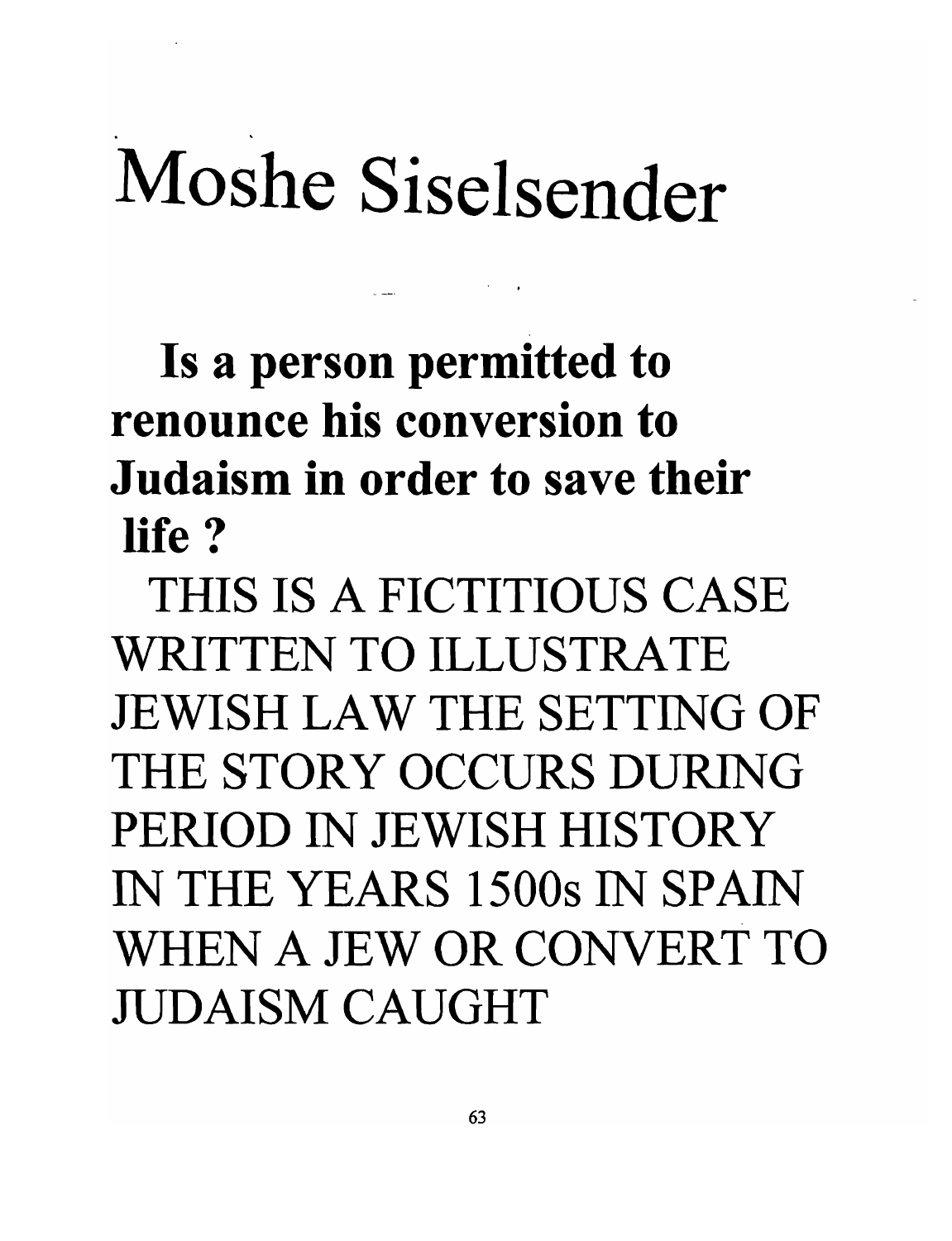## PRACTICING JUDAISM WOULD BE BURNED AT THE STAKE.

 $X$  lived in the 16<sup>th</sup> Century. He was a Morano- a member of the 250,000 Jews who remained in Spain after August 1492 when all Jews and Moors were forced to convert to Christianity or be exiled from Spain. Any Jew or Moore remaining in Spain caught practicing their religion was burned at the stake.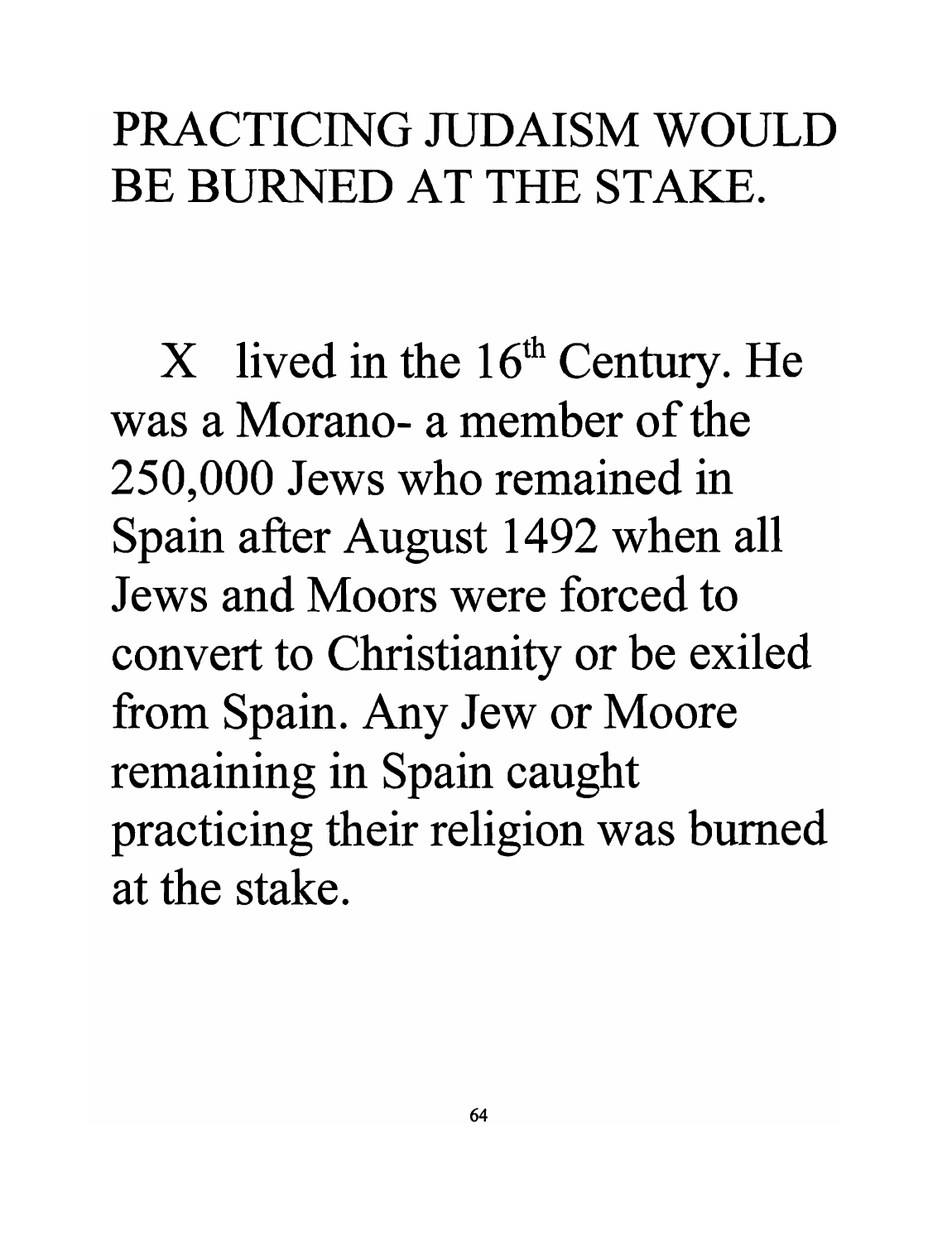## ANALYSIS.

X was a Morono . His father already converted. He was raised with little or no Jewish background. It was life threatening to observe or teach Judaism. His parents did the right thing in not observing or have their children observe Judaism otherwise they would be burned at the stake.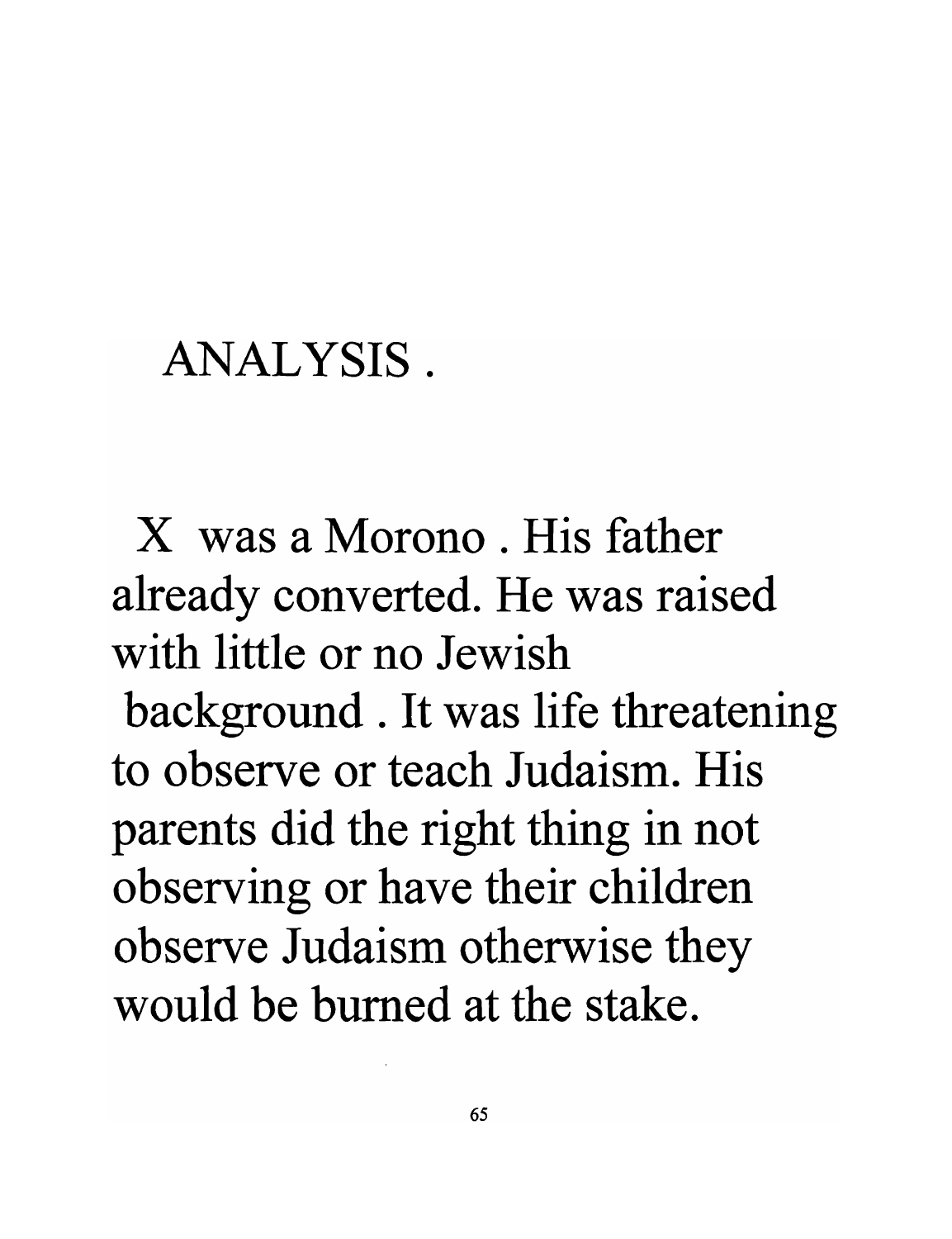66

Pekuach nefesh doche kil hatorah kulo. The saving of life trumps all laws. Yoreh Dayoh 157:1

One is obligated to violate all laws to save one's life or the life of an other. True, one is obligated to sacrifice their life not to violate the sins of murder fornication with a married woman and idol worship.

Christianity believes in God. However the God figure is a unit of the Father the Son and the Holy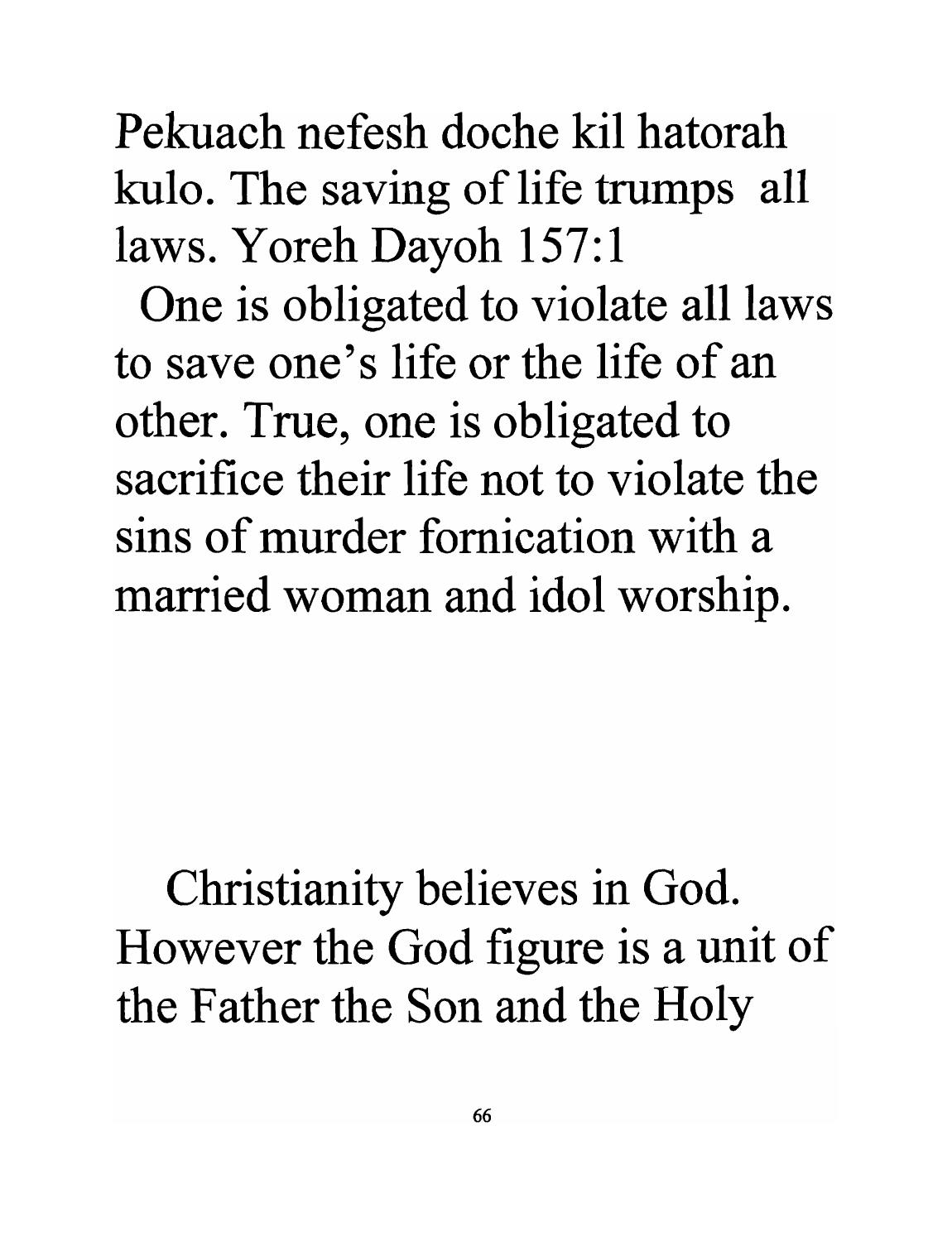Ghost . Each of these entities is separate and apart and distinct. Each of these entities have different roles or attributes. The distinct entities are united as One. Christians believe that this union is a Divine mystery. They also believe 'that God the Father got a married Jewish virgin pregnant and she gave birth to the Son. The Son at age 12 debated the Jewish sages about religion. When the Son was in his early 30s he became a threat to the people in power was tried found guilty and was handed over to the Romans and crucified. He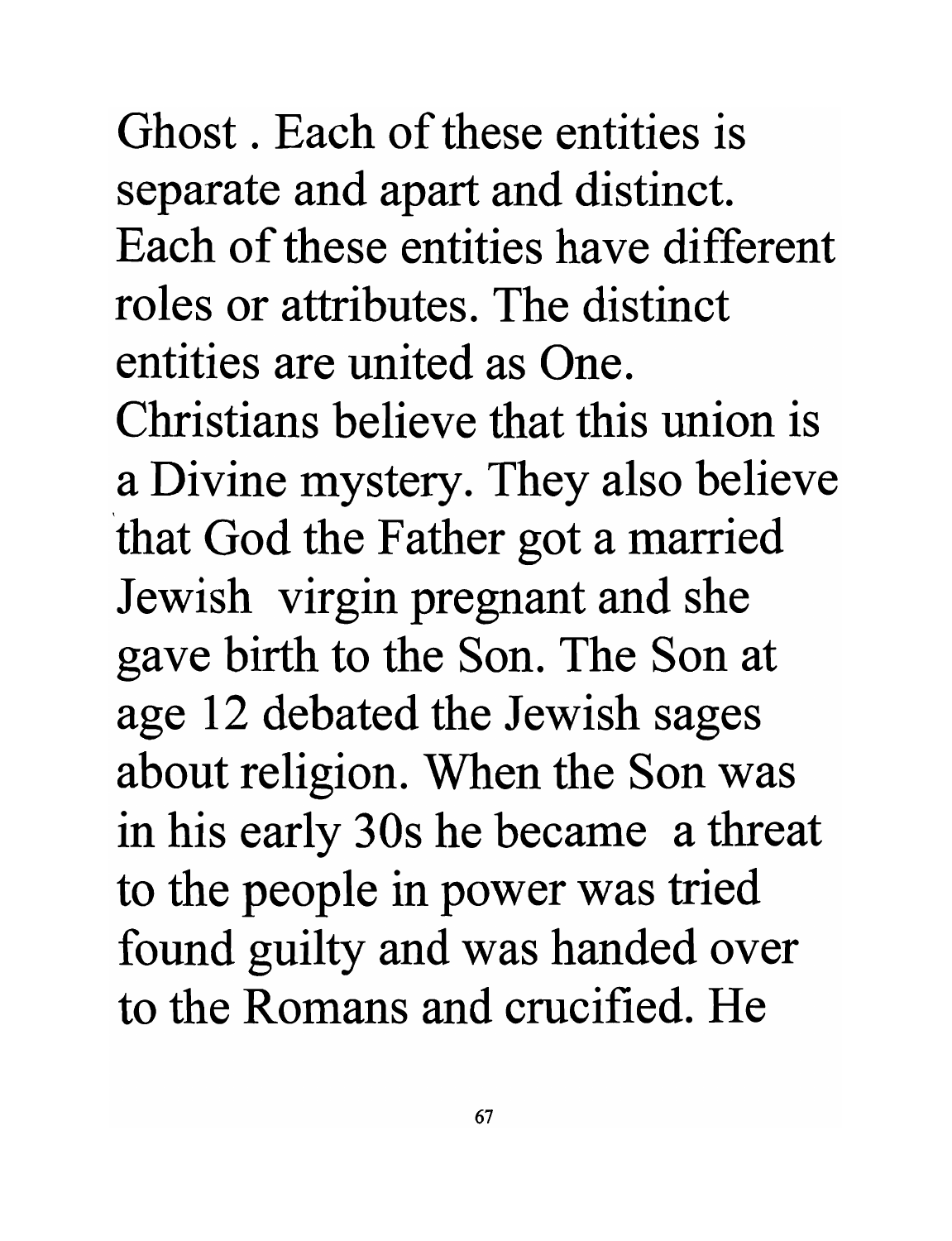was dead for three days. He rose from the dead and joined the Father in heaven and became part of the Trinity.

The ancient Egyptians believe in a similar religion. The Mother is called not Mary like the Christian mother of God, but Osris Marie. She is not a mortal, but a Goddess. The Son God is called Horus. But he is', not killed, but his father another God Isis. Isis is dead for three days. He is sent to hell to be purified. After three days his wife Osiris Marie resurrects Isis, who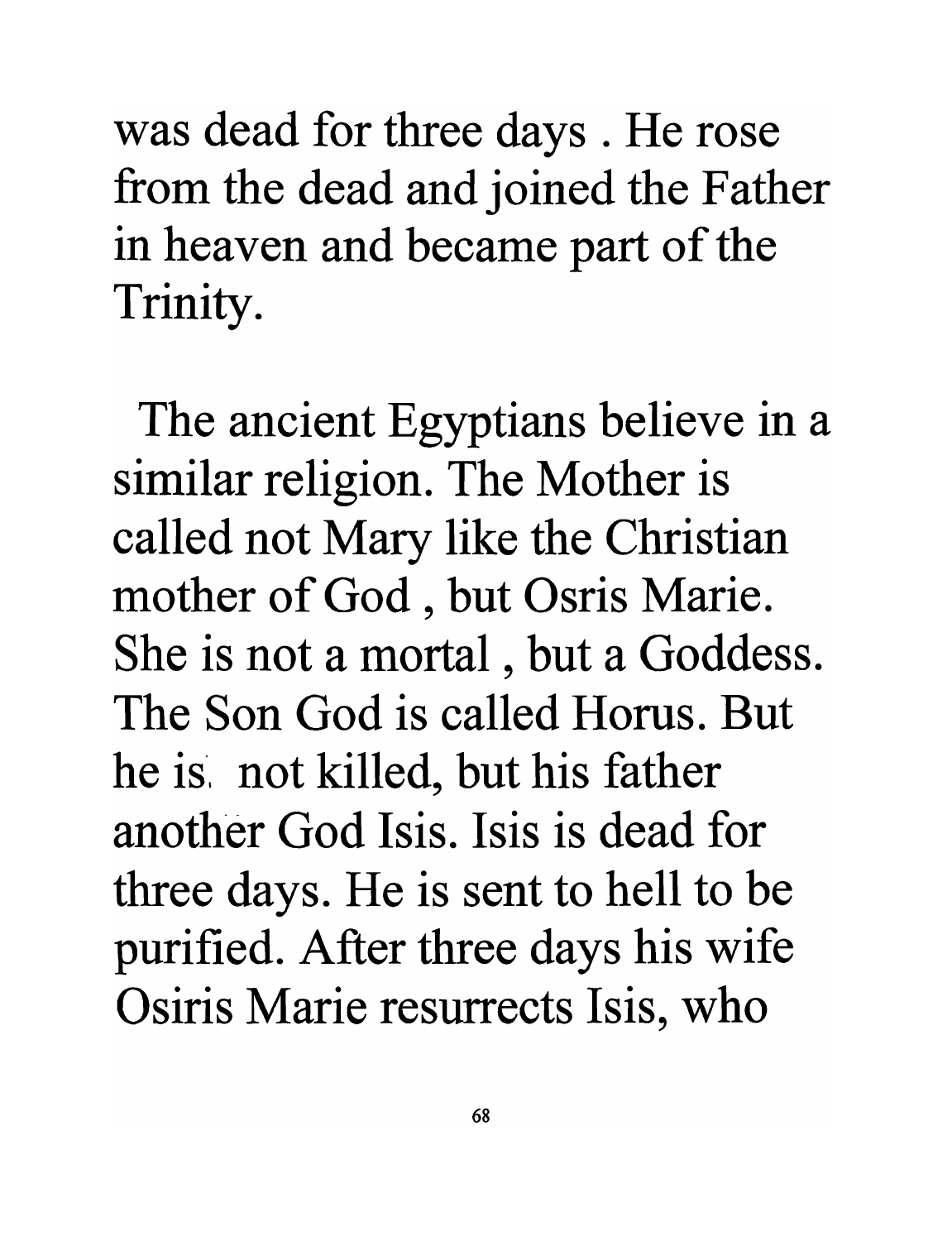then joins the Father God his wife Osiris and a constellation of other Gods in a confederation - All the Gods and Goddesses are distinct but mysteriously One.

The Buddhists have the elephant God get the married queen whose name is Maya pregnant and Buddah is born. Buddah is also a threat to those in power. He is tried found guilty but by some freak of luck is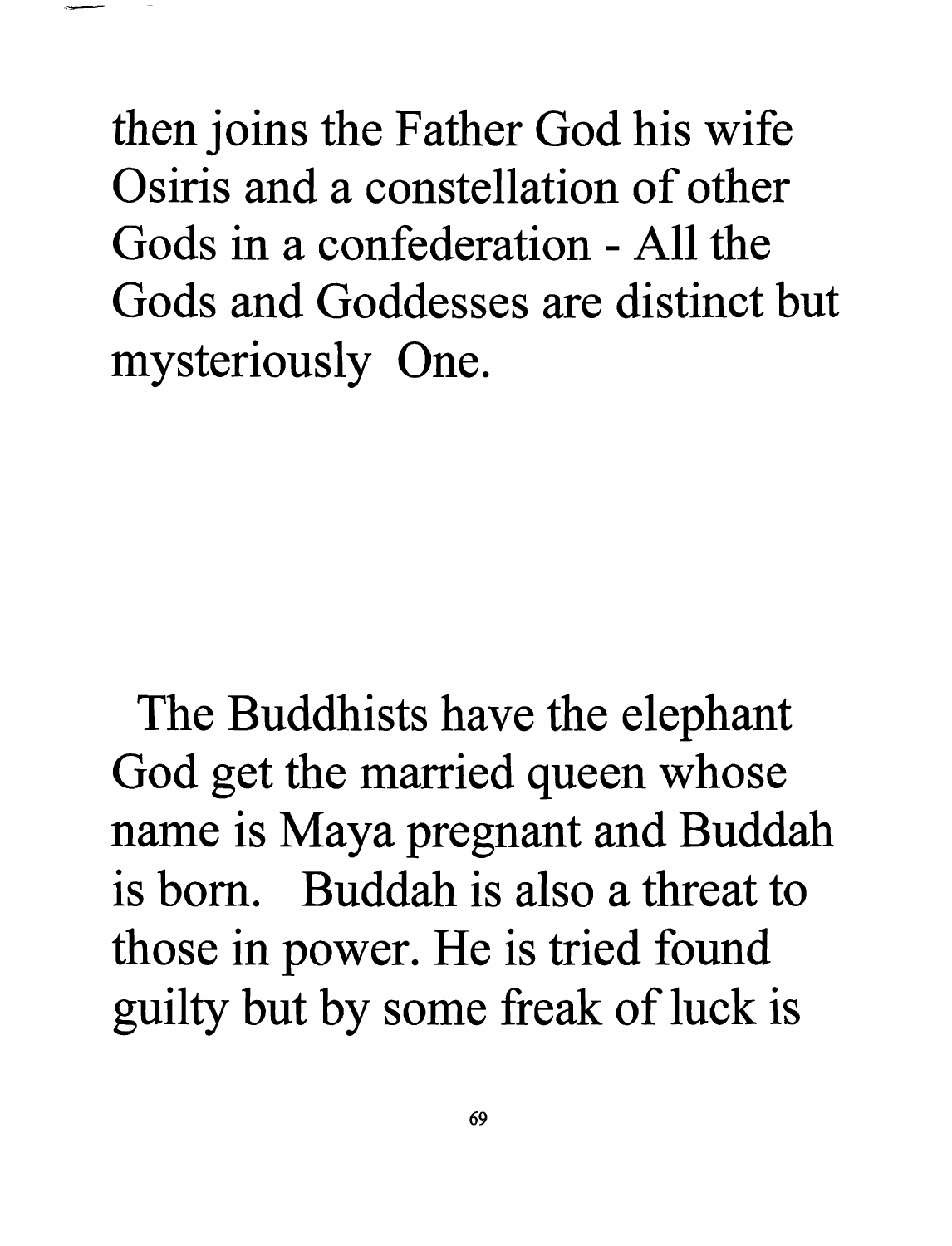not executed. However he flies to heaven where he joins the father God together with a whole host of other Gods and Goddesses.

The same series of events occur in the Persian religion. However it is not the son who is born from an immaculate conception , but the mother of the son. The son is the one who becomes a threat to those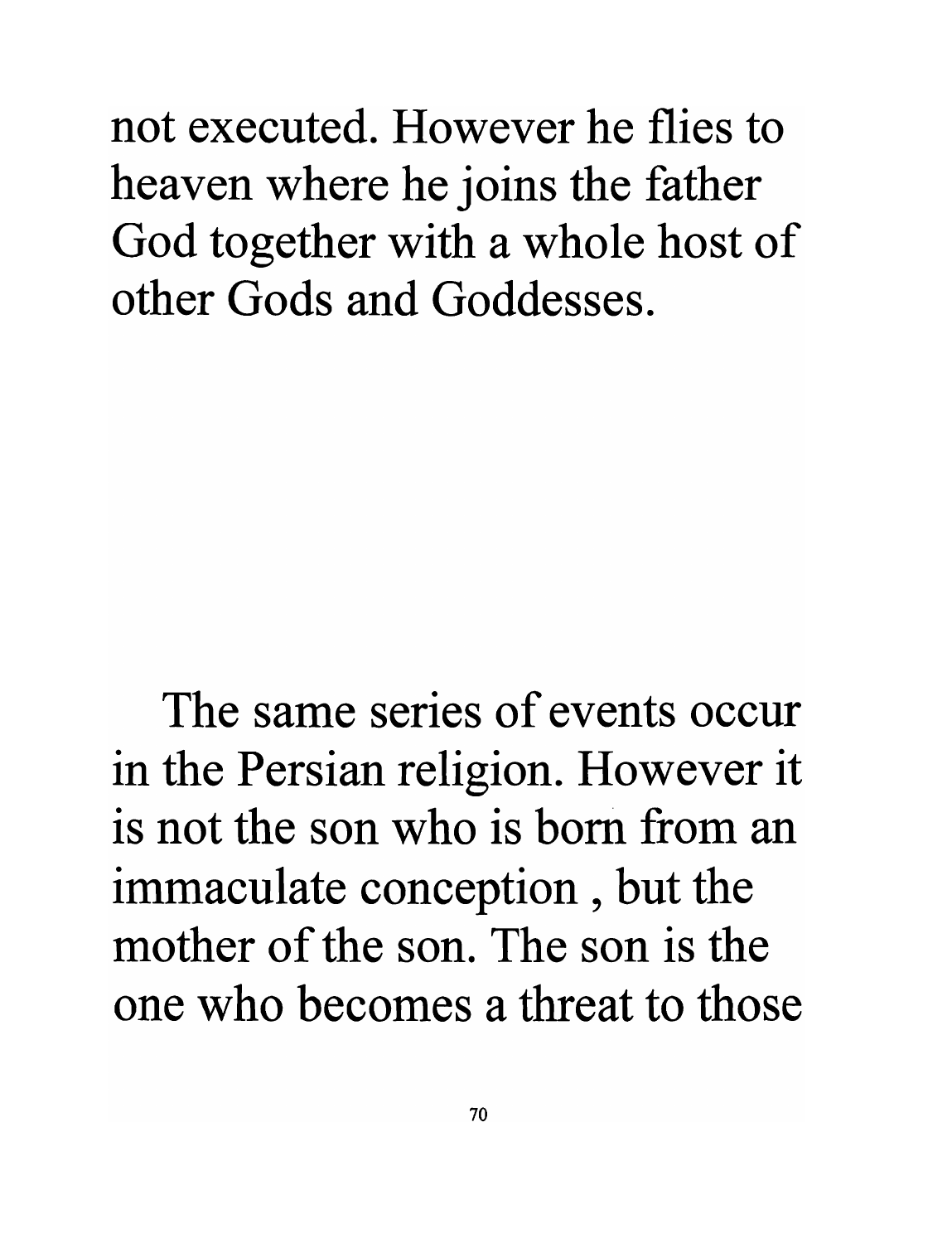in power. He is tried found guilty is executed is dead for three days . Then he rises from the dead flies to heaven and joins the father God and other Gods and Goddesses.

The same series if events is behind the Hindu religion. They also claim to b<sup>e</sup> monotheistic in the same sense as the Egyptians the Buddhists and the Christians.

The religion of the ancient Greeks and ancient Romans and ancient Babylonians had all the same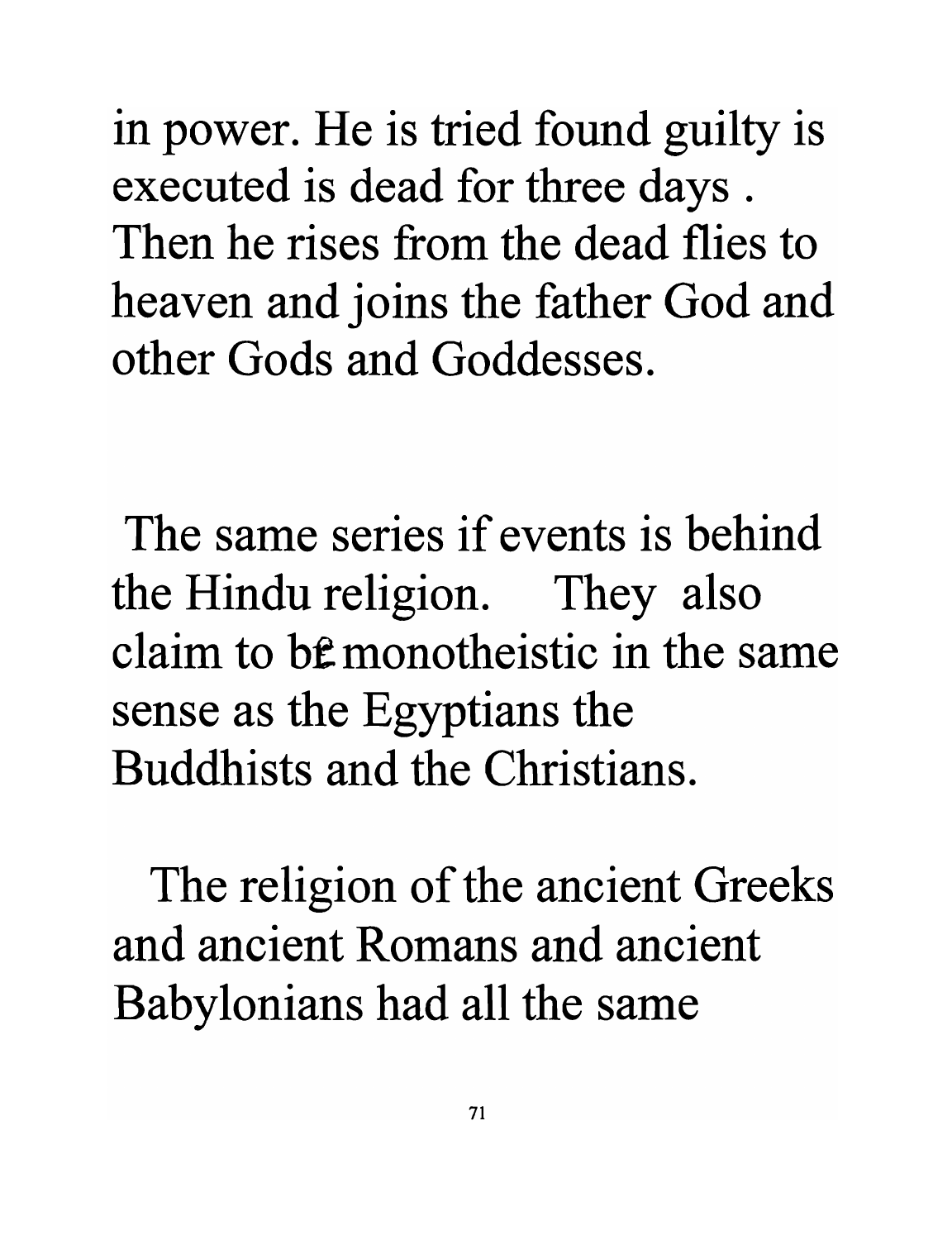elements. The Son God has an immaculate birth. His mother is a married virgin. He antagonizes the people in power. He is tried found guilty crucified is dead for three days rises from the dead flies to heaven and becomes part of a confederation of Gods and Goddesses . Each God is separate and distinct and has roles or attributes. But all the Gods are united in a confederation and therefore all Gods are really One.

Each of these religions supercedes all other prior religions. All people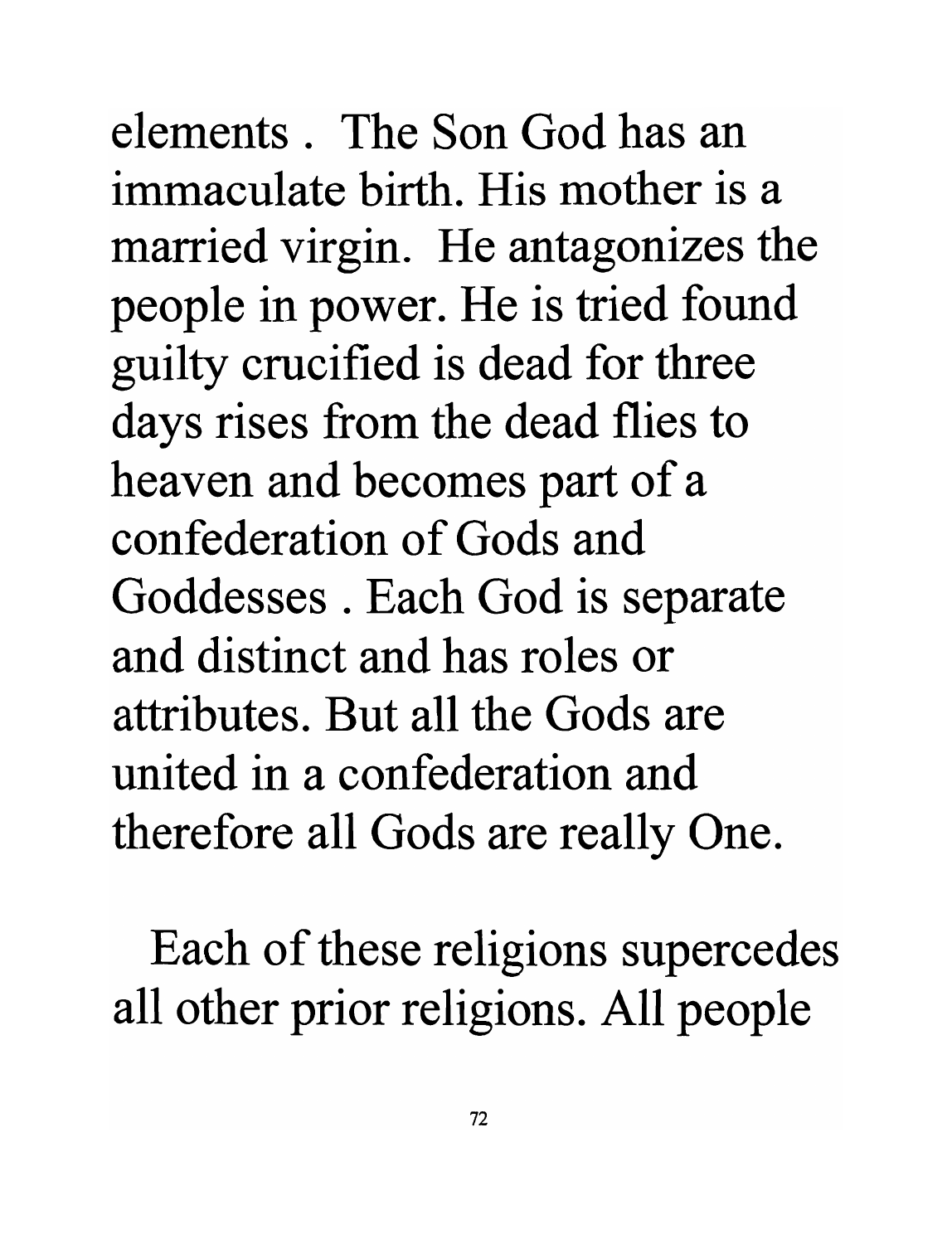must accept the new faith , otherwise they will die by burning. As well as have eternal death in hell.

All these Middle Eastern and Eastern religions as well as Christianity have similar rituals .

The faithful- for communionpartake of a biscuit and drink wine. They believe that they are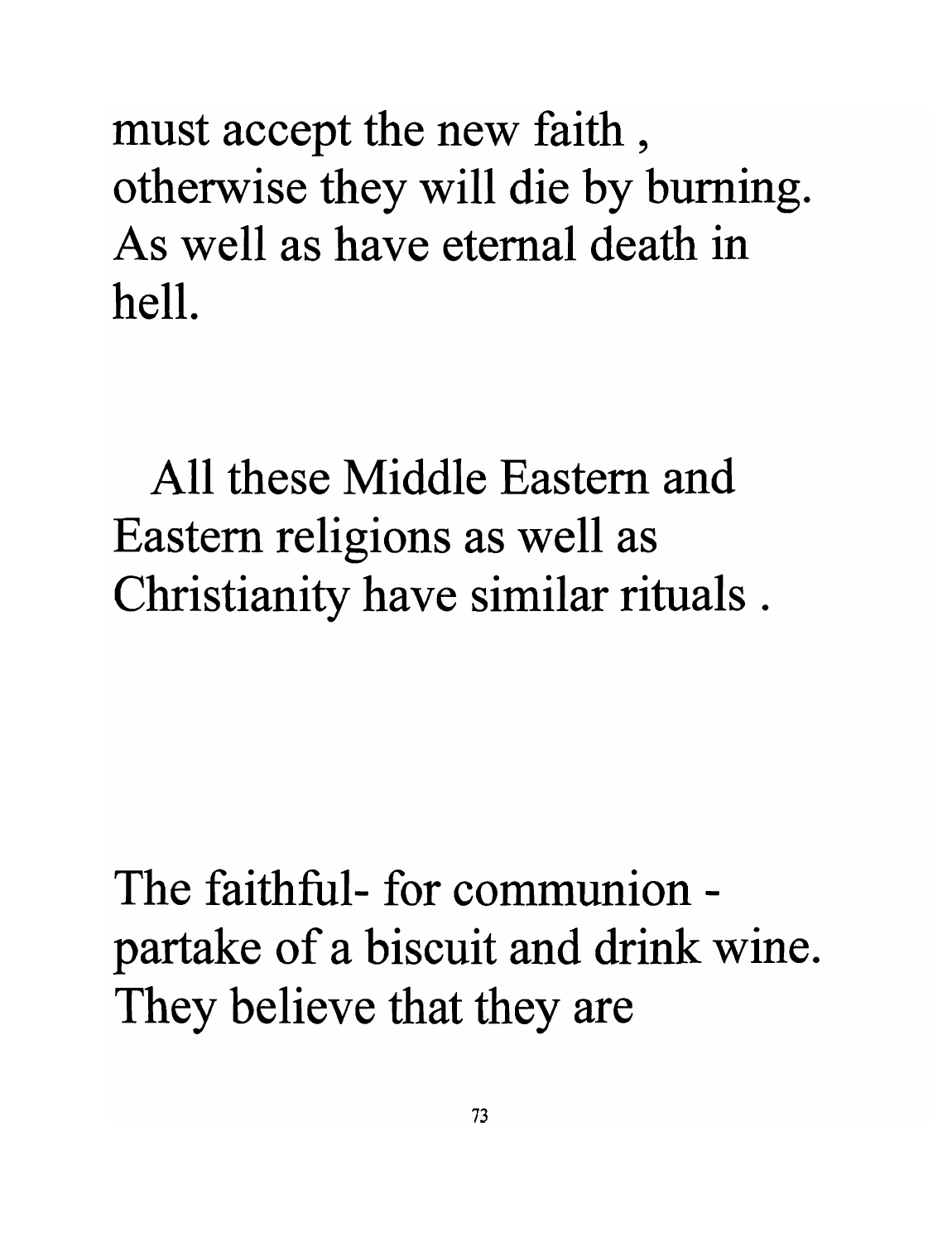consuming the body of their Savior and drinking his blood and thus are united with God. This ritual is part of every mass celebrated in the Catholic Church. This mass is celebrated at Baptism Confirmation Weddings and Funerals. It is also celebrated at prayer.

When the early Christian fathers were asked as to the identical resemblance of their theology to the other Eastern and Mid-Eastern religions they replied the following.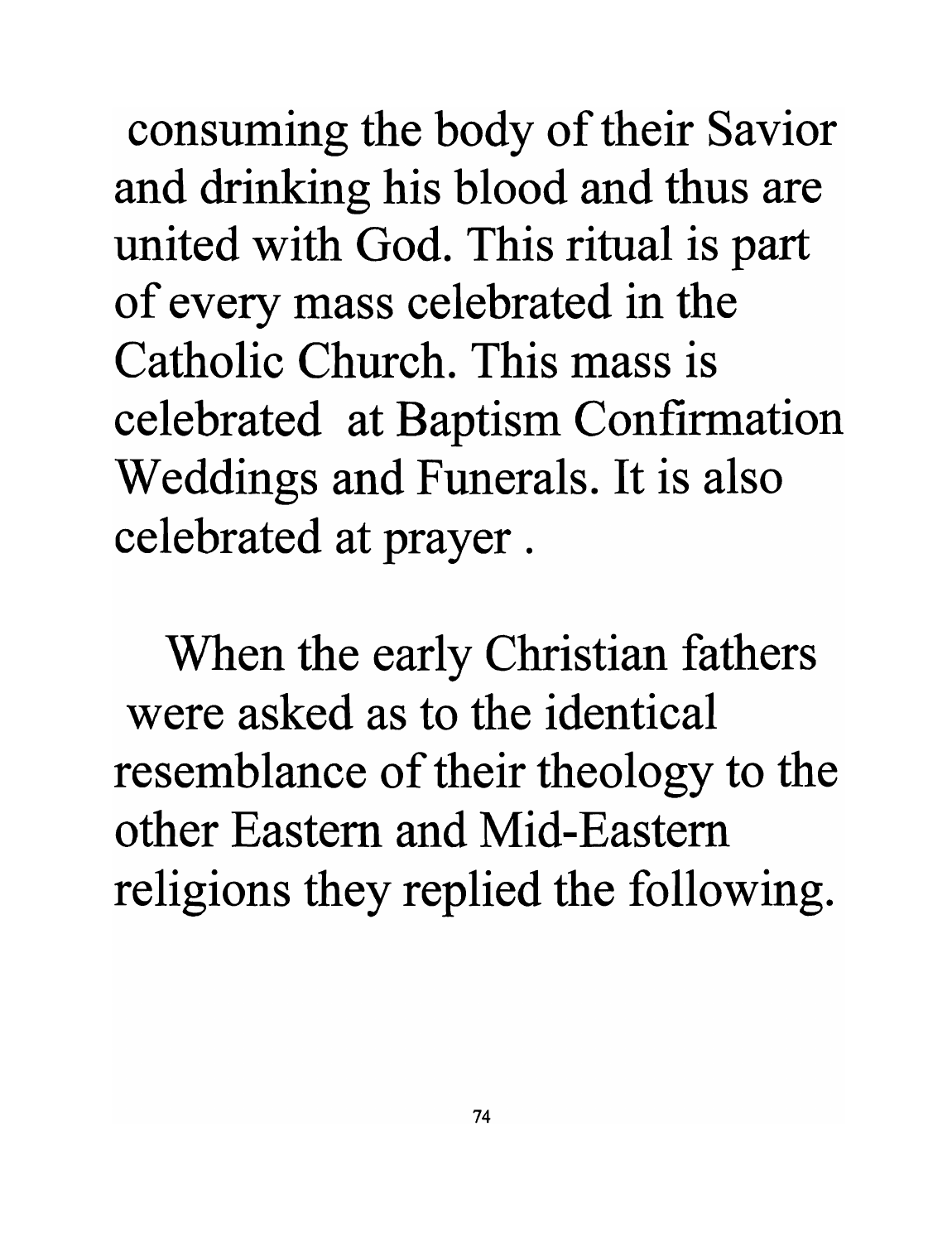The other religions were the work of the devil. Only Christianity is the true faith.. Never mind the identical pattern identical rituals identical prayers. The others were the work of the devil. It is only Christianity that has the true faith.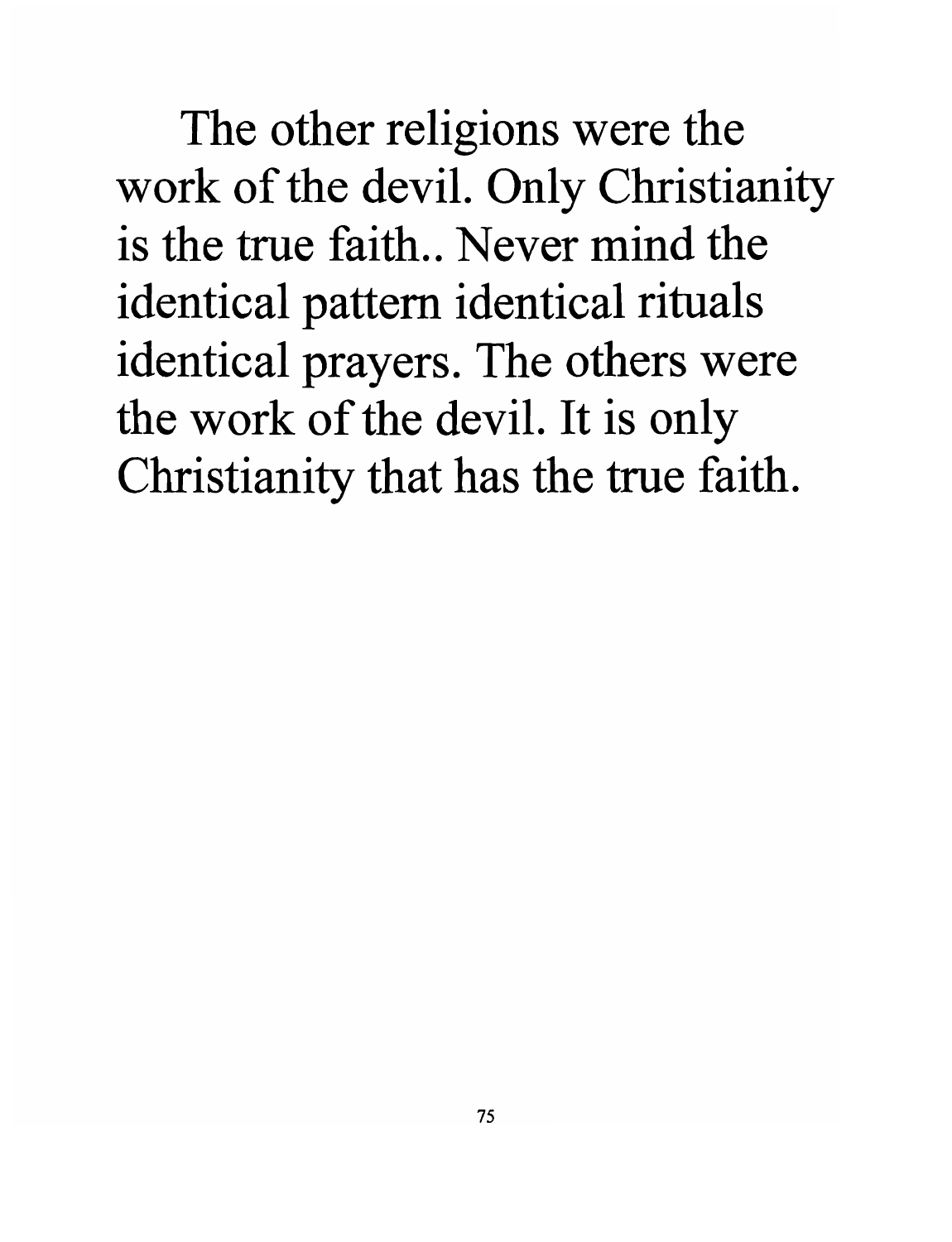Christianity is called in Hebrew a belief in shutfos it is a belief that the distinct Gods have a partnership. Such a belief system is permitted for non Jews but prohibited for Jews. See Ramo Orech Chaim 157 and citations from talmud and Rishonim.

All agree that it is forbidden for a Jew to adopt any religion other than Torah Judaism. However one is not called to sacrifice his life as an act of Kiddush Hashem if one is forced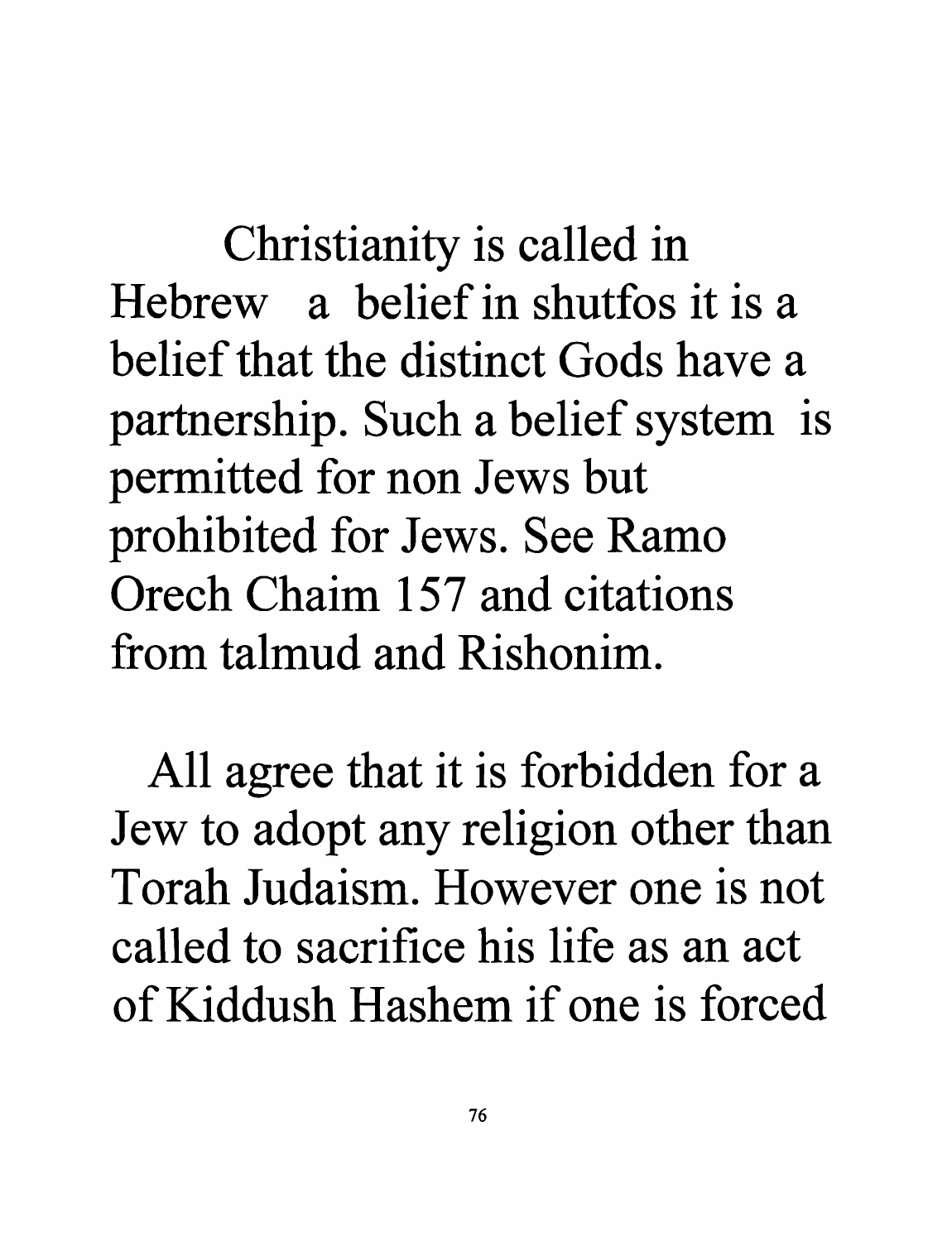to adopt Islam.

The Rambam ruled in Igros Taimon that Jews forced to adopt Islam are not obligated to sacrifice themselves.

Furthermore, the Mitzvah of Kiddush Hashem exists only if 10 Jews witness the execution. These Jews must all be one million percent observant of all laws of the Torah.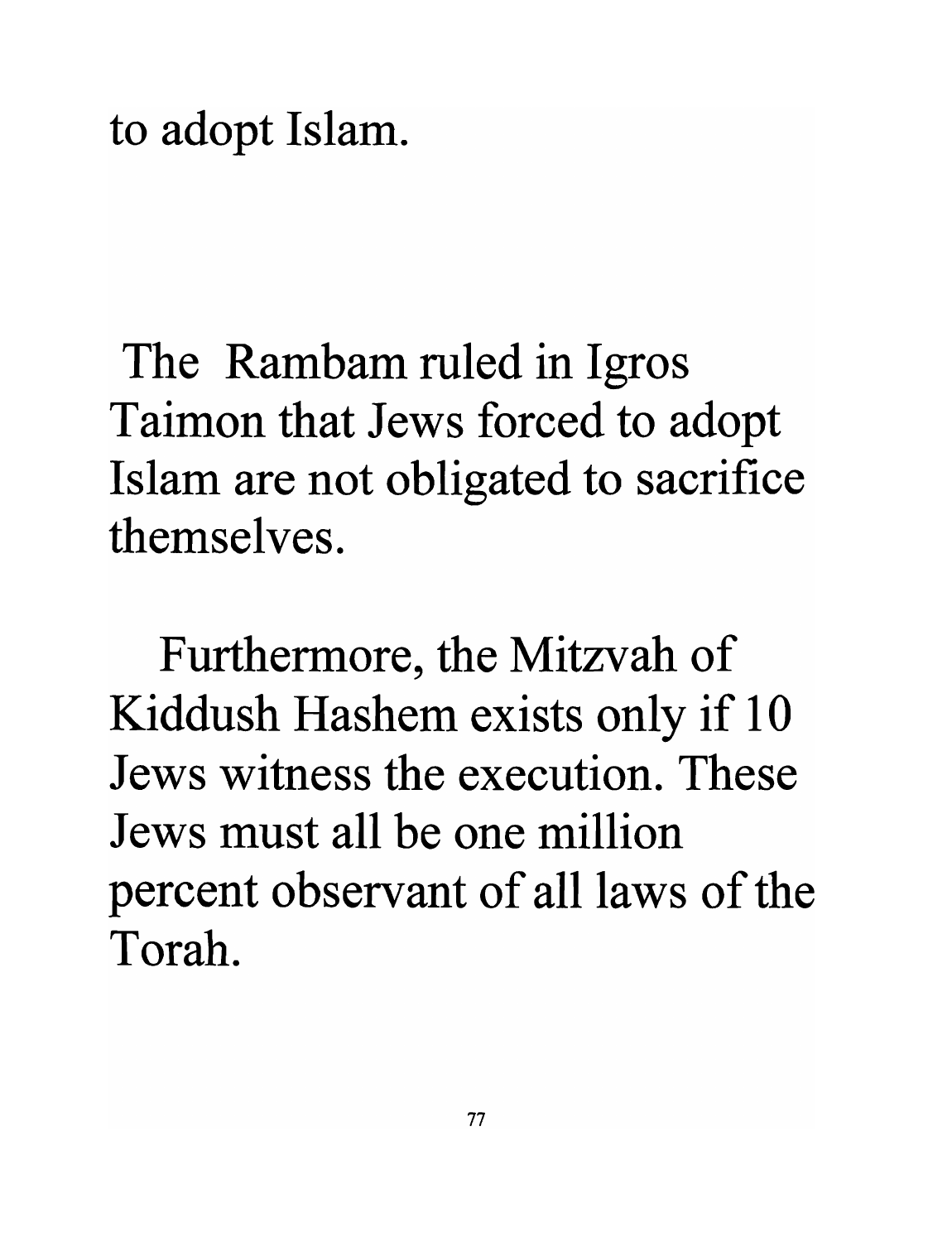Furthermore, who says that his mother was Jewish?

Even if she was and x had to sacrifice his life if he refused he still would receive olem habo . Life after death eternal lfe. One is not punished for violating any sin ifhe is forced. That would apply even if he practices all Church rituals. Rambam Yesodai hatorah 5:1,2,3,4

Furthermore according to the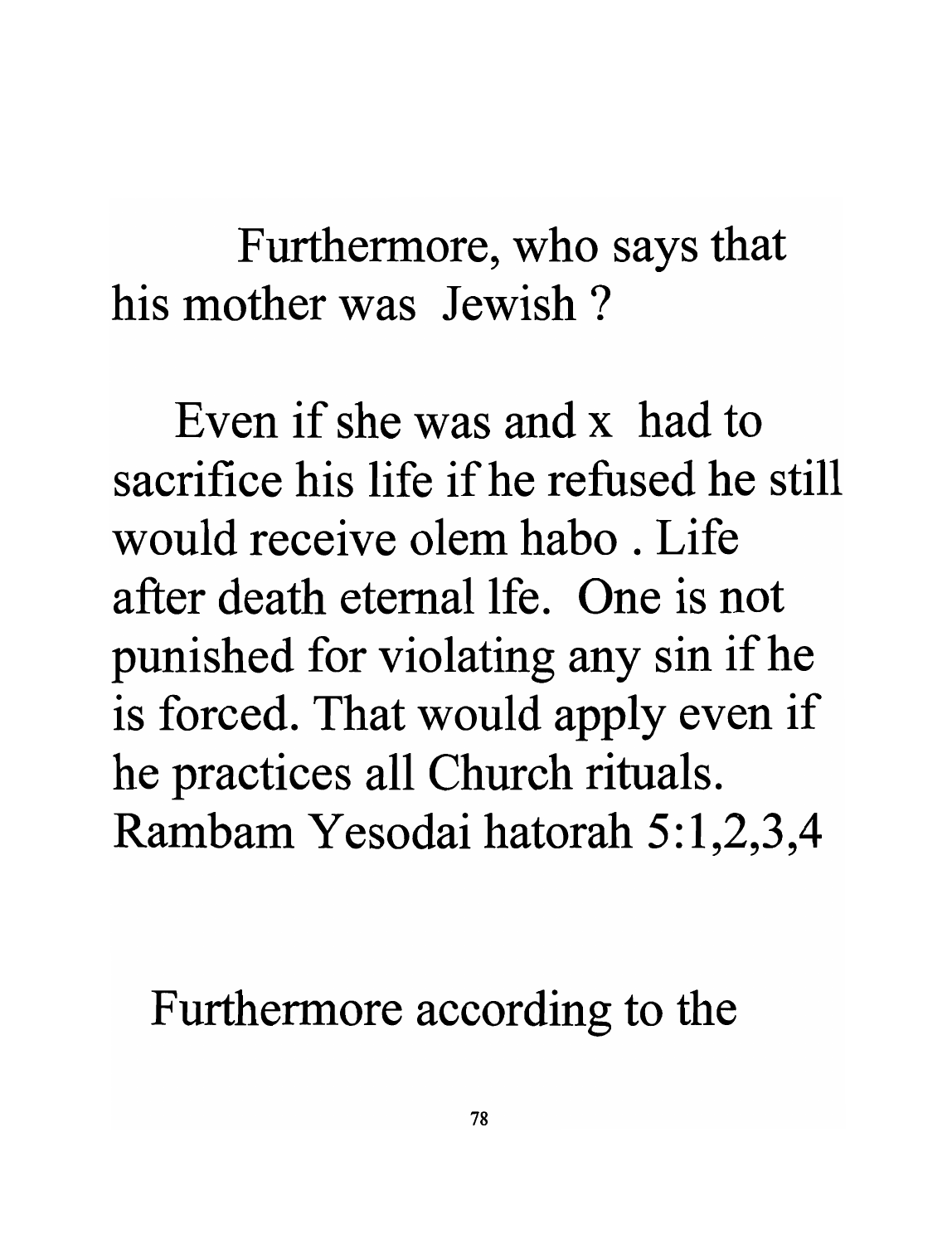responsa of Rav Yehuda son of Rosh in Shomayim Rosh one is forbidden to sacrice his her life when the Sanedrin is not in existence Kiddush hashem is taking of your own life must be preapproved by the Sanehdrin sitting at the gates of the Holy Temple. We do not possess the Holy Temple for 2000 years. We do not have a Sanehdrin since the year 400 ACE.

FOR ALL THESE REASONS x does not necessarily have to renounce his Judaism . He can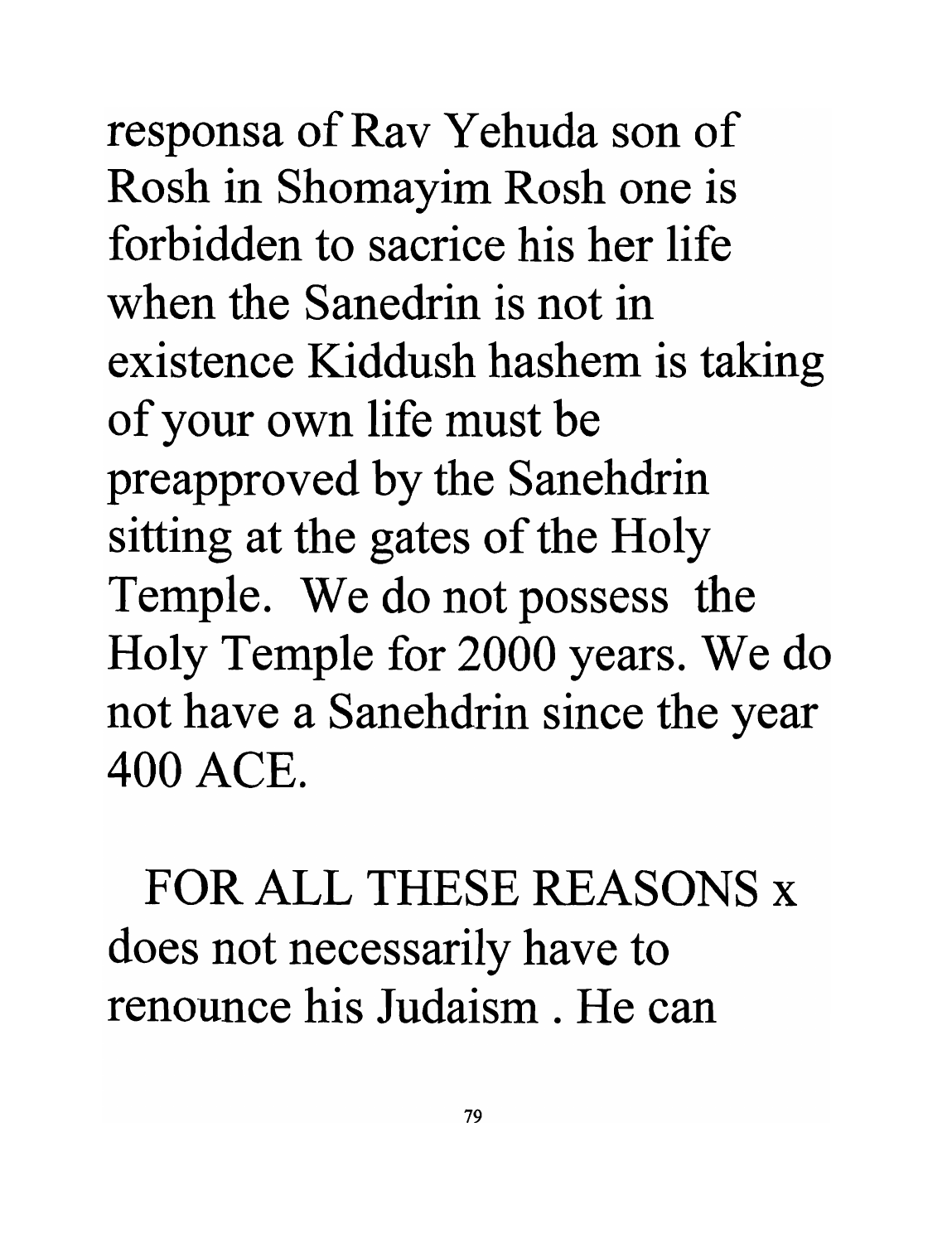remain Jewish and still elect not to bum at the stake but make believe that he accepts Christianity. However as soon as he has an opportunity to escape and go to an other country where he can practice Judaism he is mandated to do so.

However if he is a Christian and converts to Judaism with out full disclosure that he will be killed for doing that , he is free to renounce Judaism since he was not aware what he was getting into.

I personally refused to officiate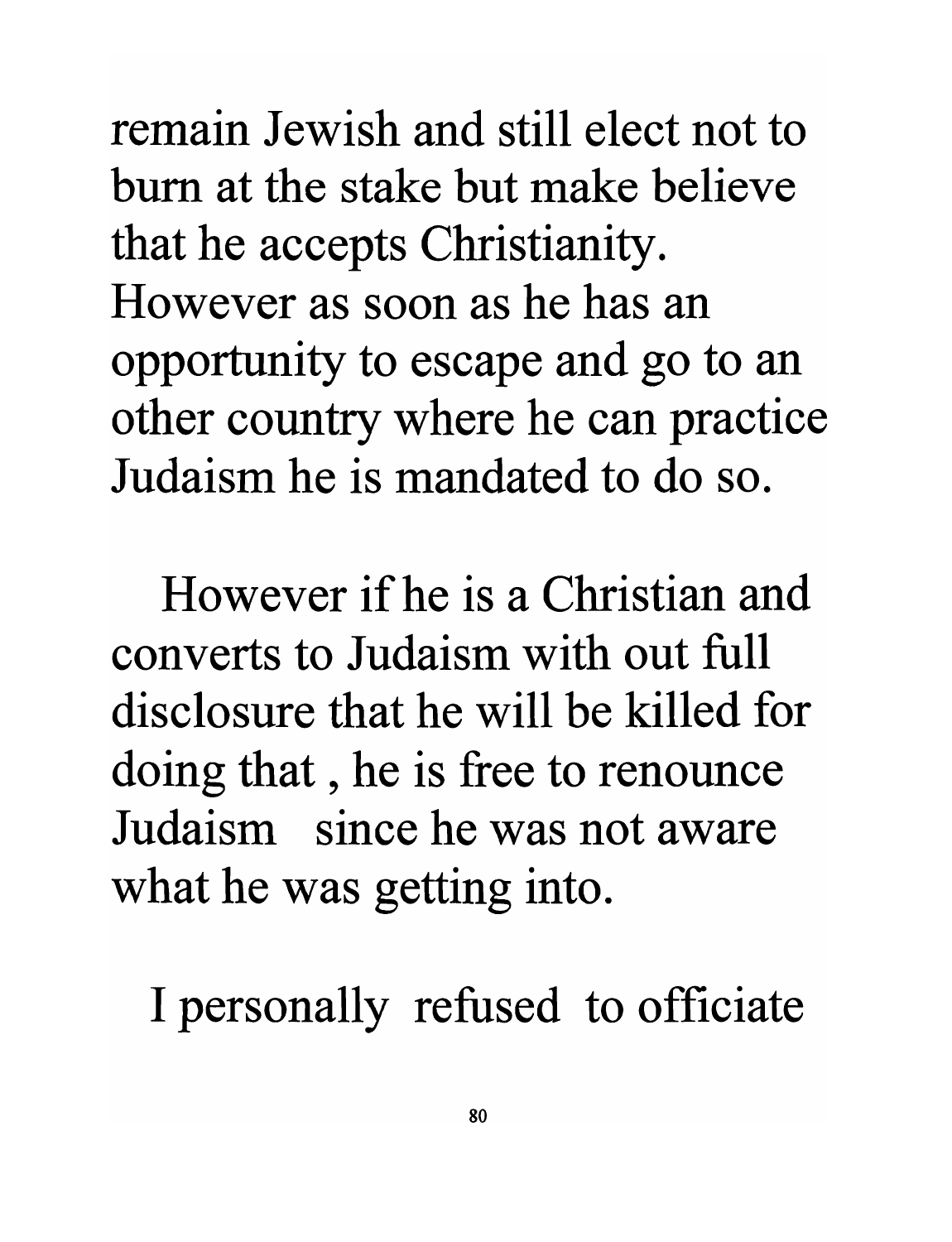an Orthodox conversion for a prospective convert who was a student studying in the USA. He came from an African country where a belief in Judaism would put his life and the life of his family in danger. Would he have been converted I would have annulled such conversion.

The Rabbis of the Talmud went even further. Following the exile of the ten tribes of the Northern Kingdom by Assyria, they declared all the members exiled non Jews.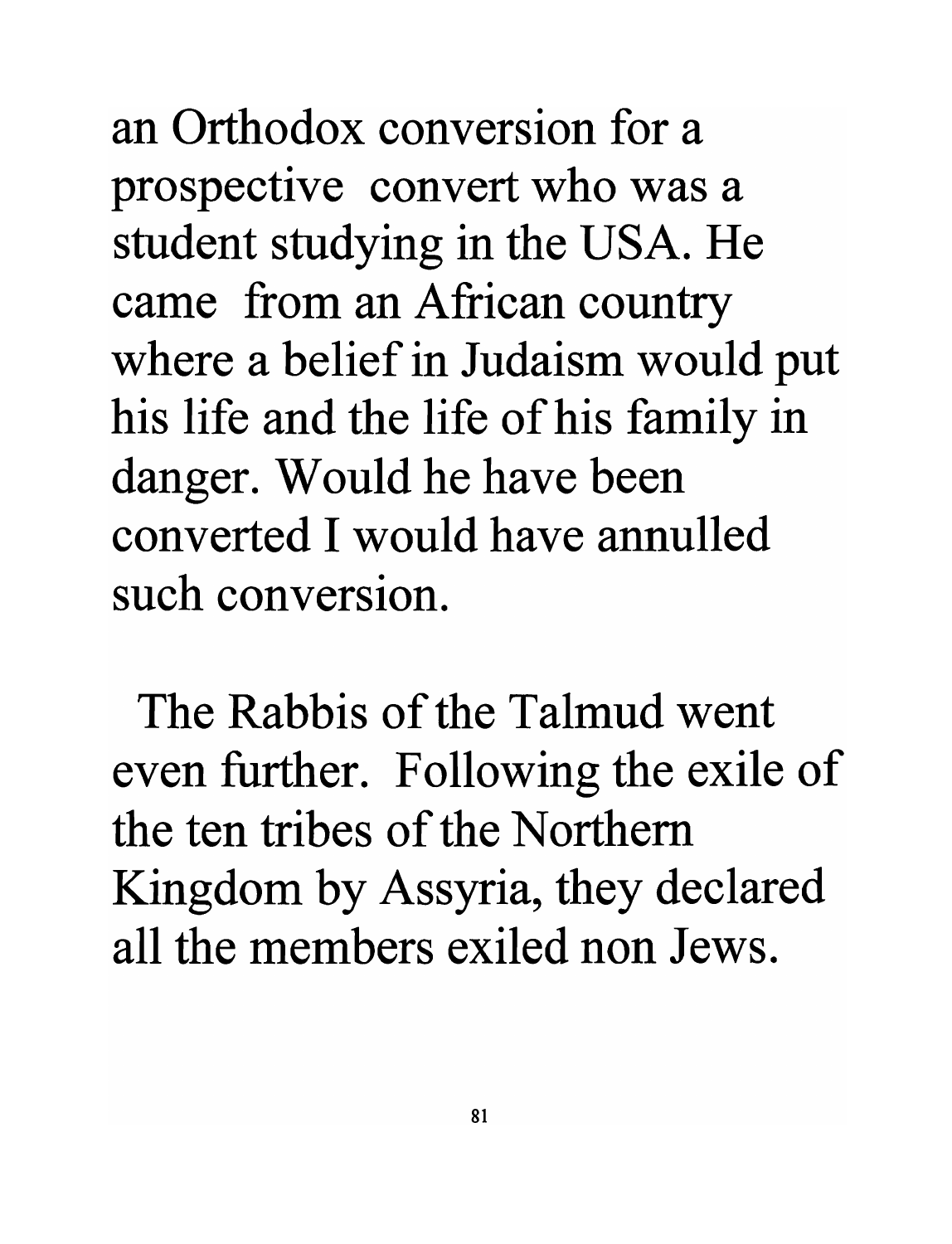rebellion in 130ACE had the support of mant Talmudic personalities most notably Rav Akiva. Rav Akiva was tortured to death together with nine other Torah scholars many were burned to death. This time around Rome forbid the study of Torah.

Thus Jews living in countries other than Israel survived.

Thus was born the srategy of having Jews scattered over all the four comers of the earth.

This strategy enabled Jews to survive until the 20<sup>th</sup> Century.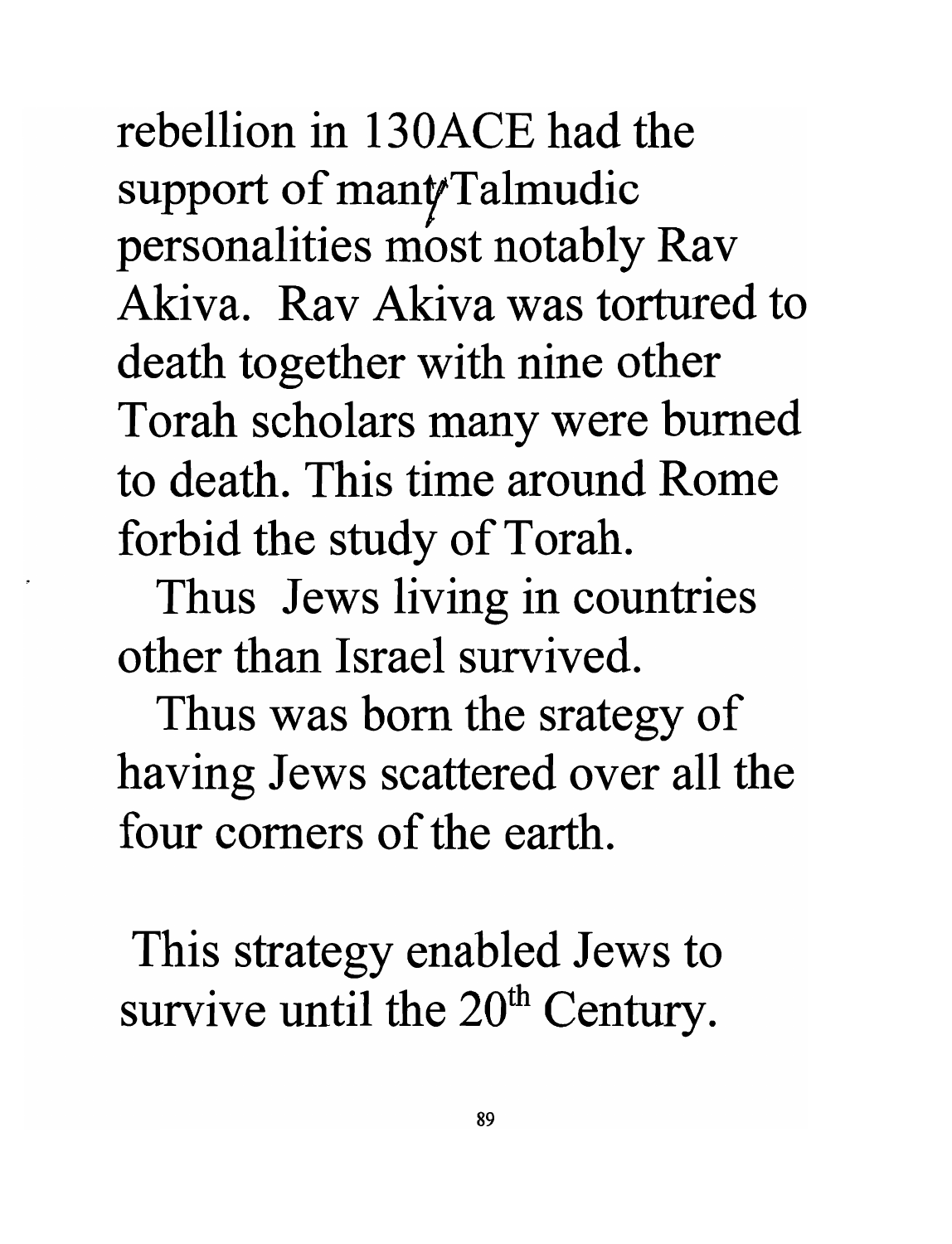European anti Semitism for 2000 years decimated the Jewish people. Josephus writes that in the time of Soloman there were 60 million Jews. If that is the case we should have billions of Jews today. Why in 1650 there existed no more than one and a half million Jews? Why at the eve of the second World War there were no more than 18 million Jews. The answer is that the European anti-Semites forced the Jews to convert or massacred them.

Those Jews who remained were the Children of the most intelligent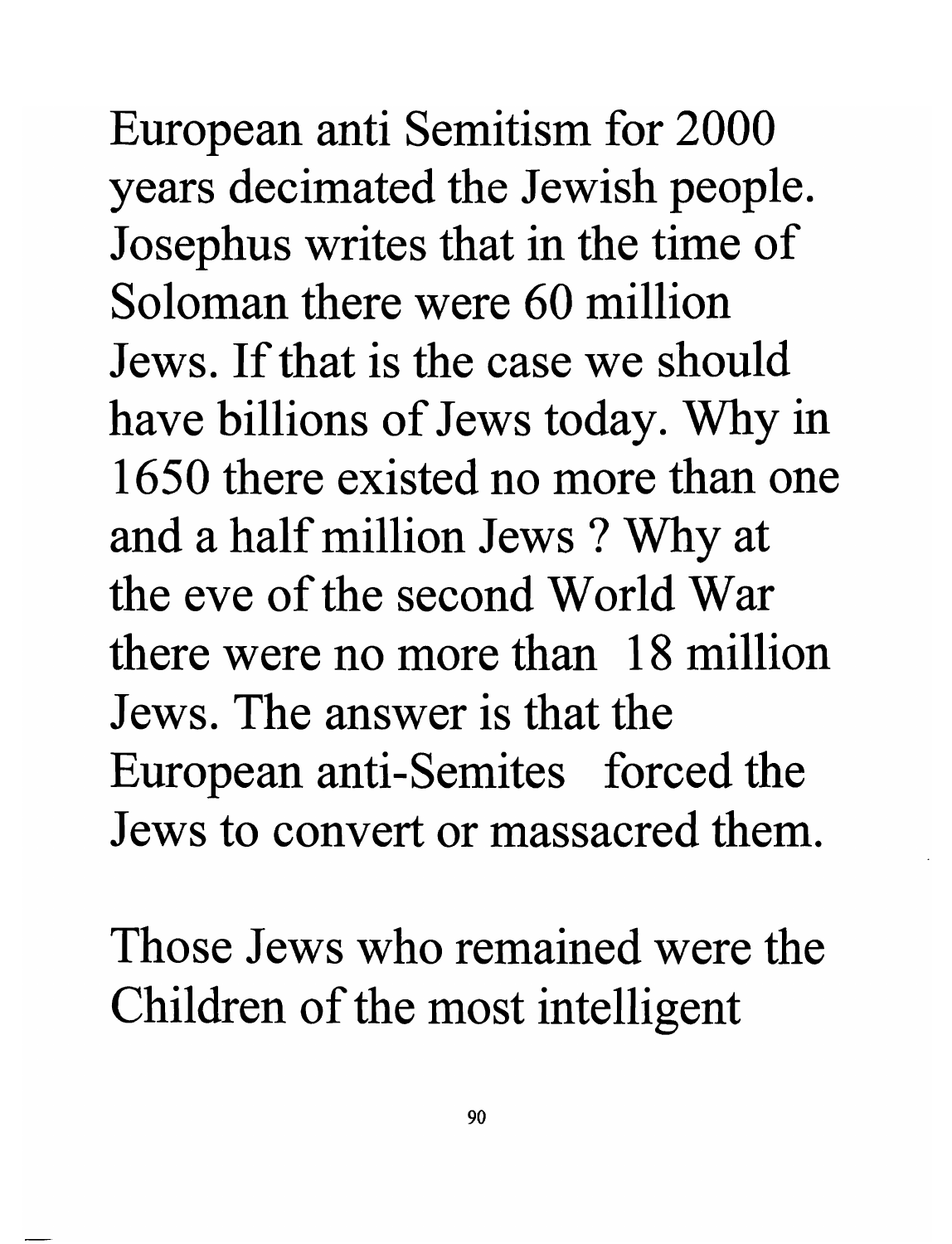shredest strongest. of the species. It was a question of survival of the fittest.

Afer the murder of 6 million Jews And one million Jewsh children by the Nazis with the total complicity of the Europeans and Roosevelt the only responsible srategy is for Jews to have Israel. Until Messiah will come Jews must rely on their own strength. God ill help the Jews survive if the Jews help themselves.

The Europeans are sworn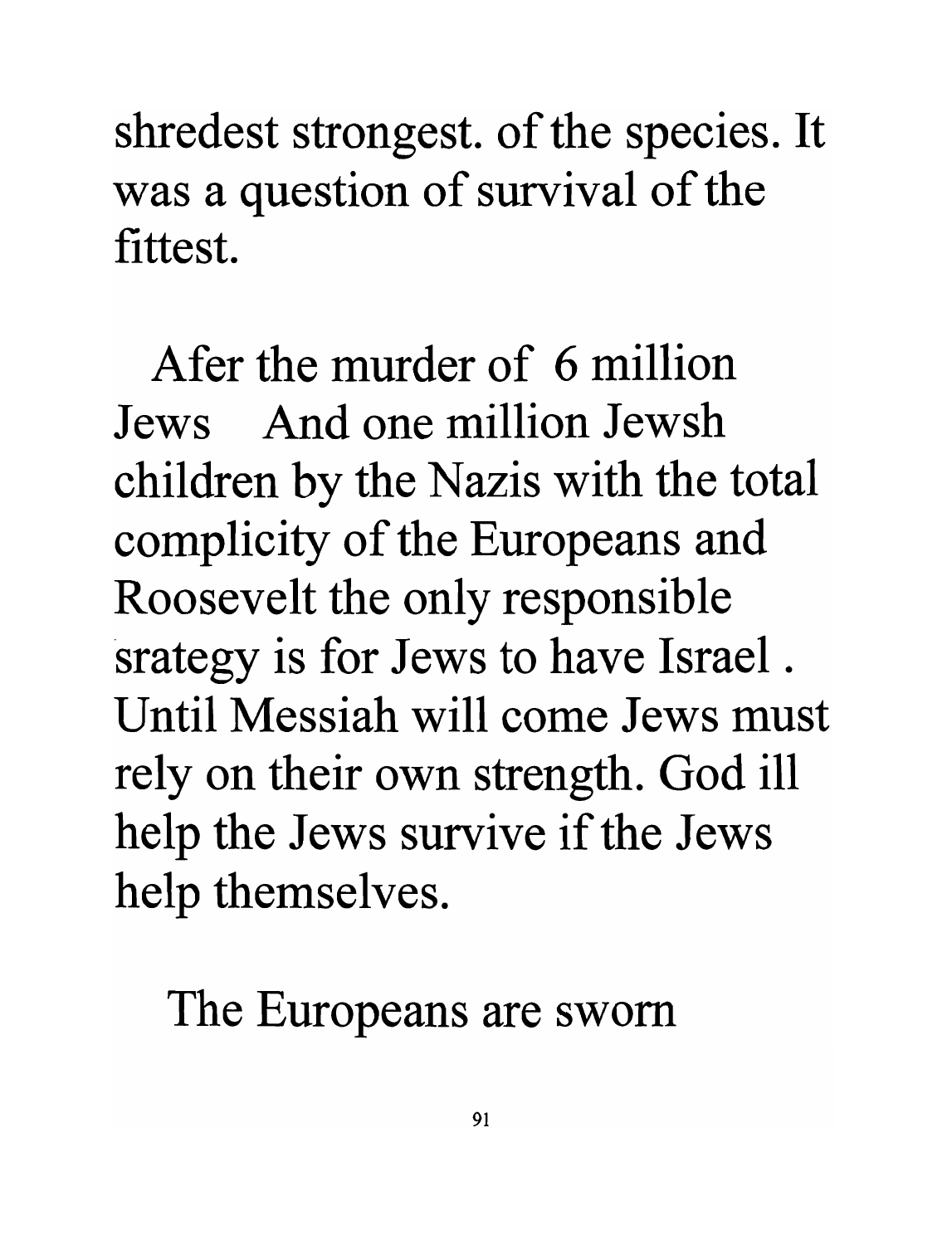enemies of the Jews.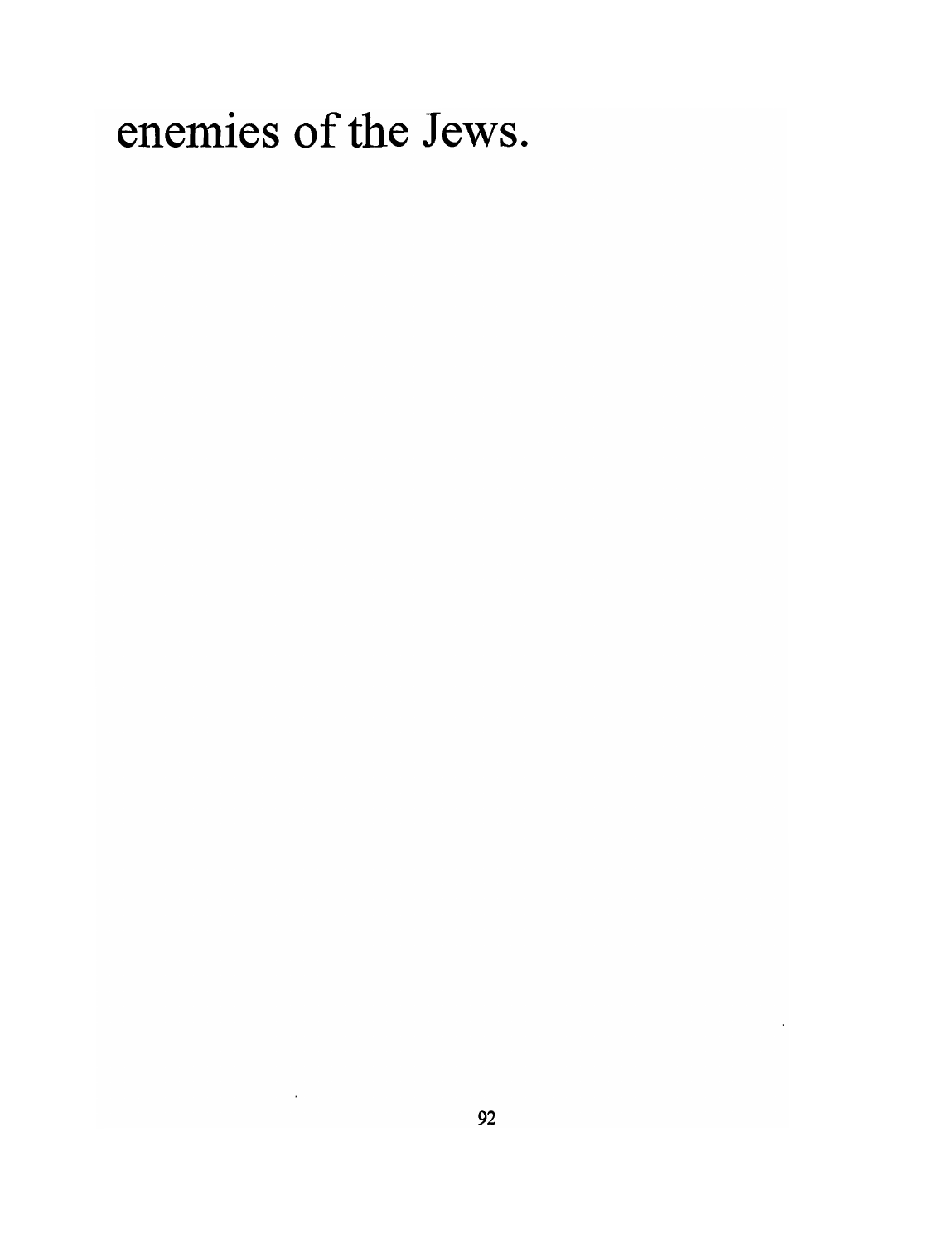The Torah the word of God clearly spells out how to treat such people.

"WHEN SOME ONE ARISES TO KILL YOU PREEMPT AND KILL HIM FIRST."

LET ALL OF ONE BILLION EUROPEANS AND ONE BILLION MUSLIMS KNOW THAT THEY WILL BE HISTORY IF THEY ATTACK THE JEWS IN ISRAEL.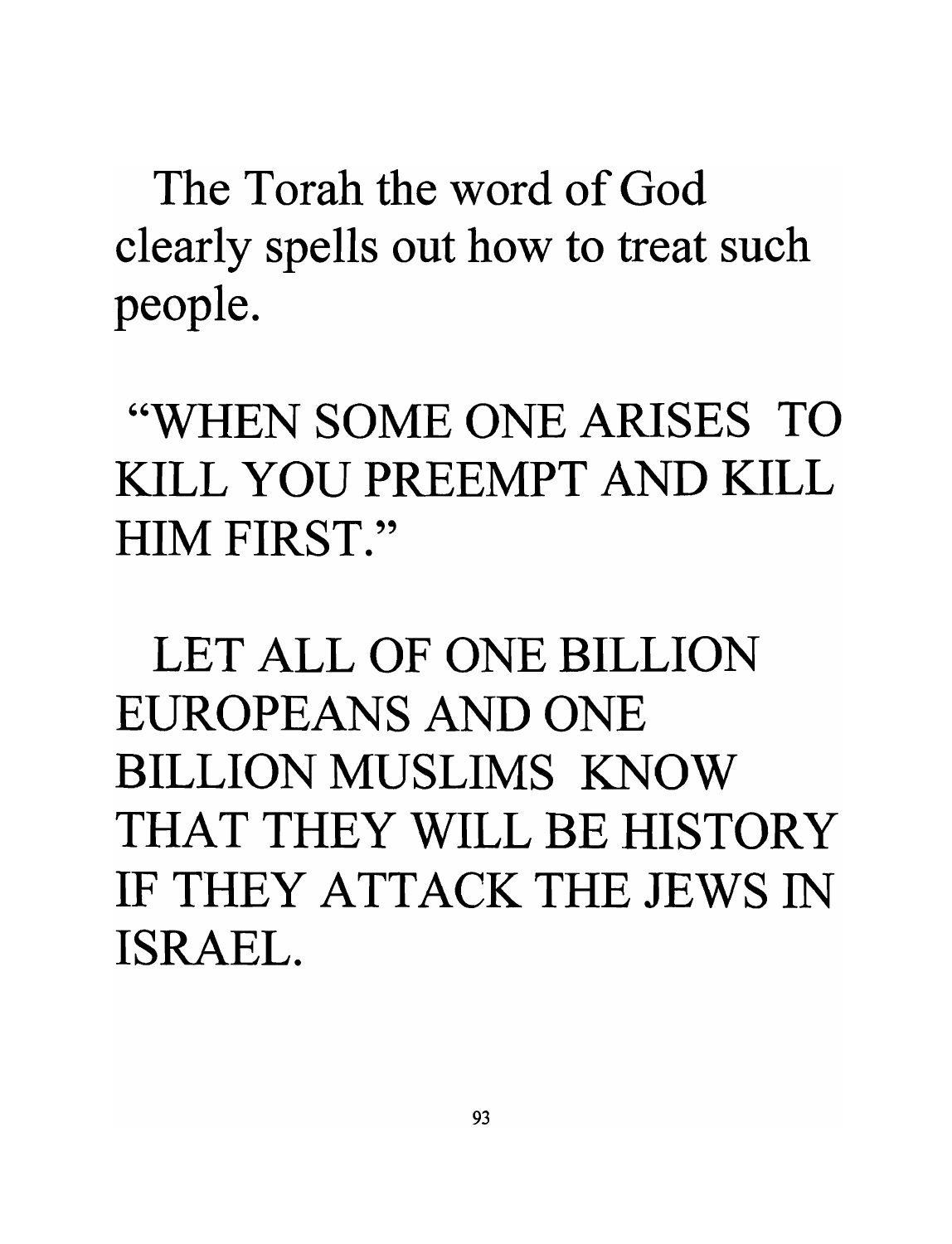They thus removed the barriers and distinctiveness from those Jews exiled. They permitted them to assimilate in the foreign countries and thus save their lives.

They were following the reasoning that I outlined above. No laws exist in order to save a human life. Pekuach Nefesh Doche kol hatorah kulo.

In retrospect having two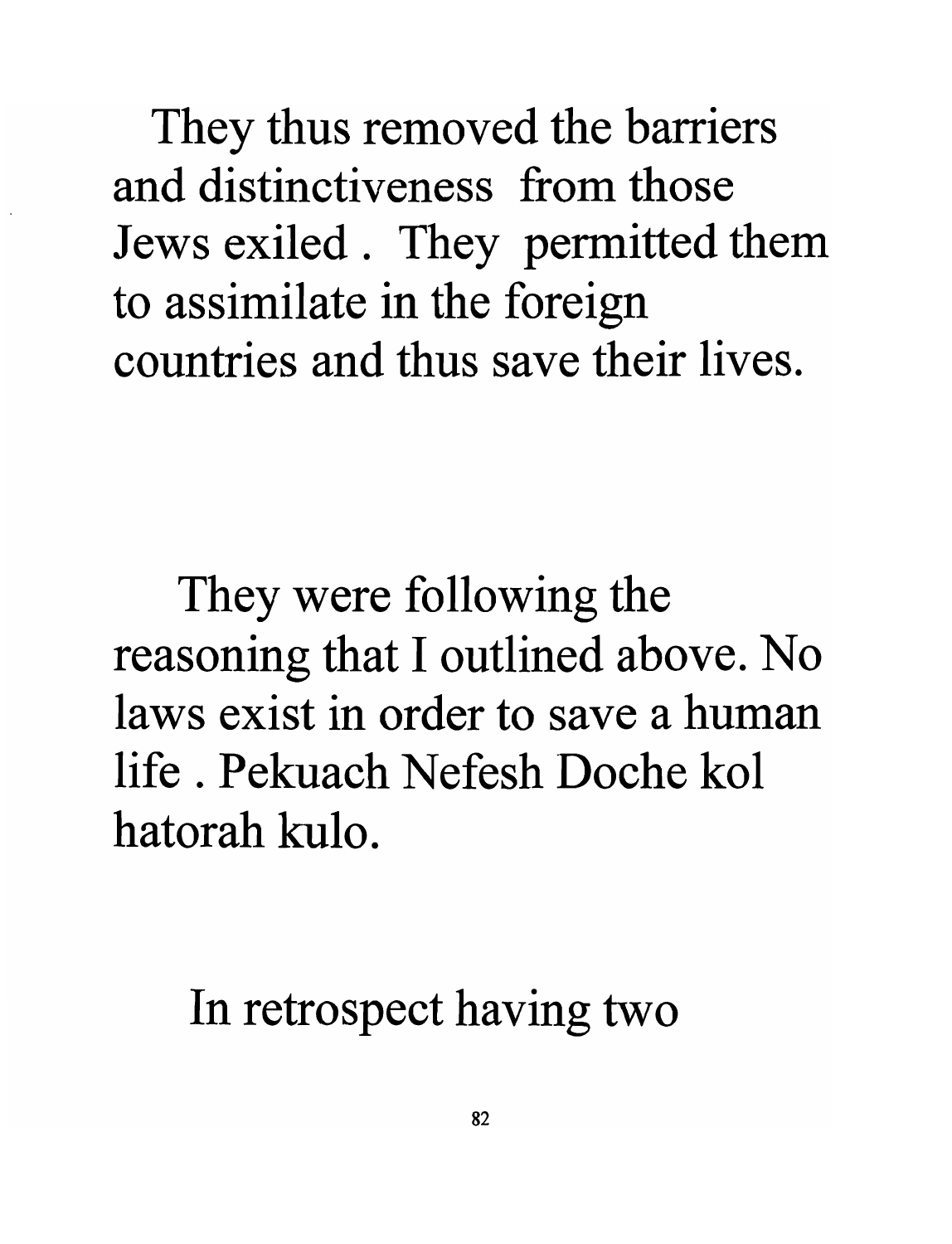thousand years history one can appreciate the decision of the ancient Babylonian community to refuse to return to Israel with Ezra Nechemia. According to what is related in the books of Ezra Nechemia Daniel no more than 24500 Jews returned to Israel. Even after the second Temple was built the over whelming majority of Jews remained in Babylonia. Why ?

The answer is because the Jews were aware that it would be suicidal for all Jews to go to  $|S^{\text{rec}}|$  . The Jews did not want to place all their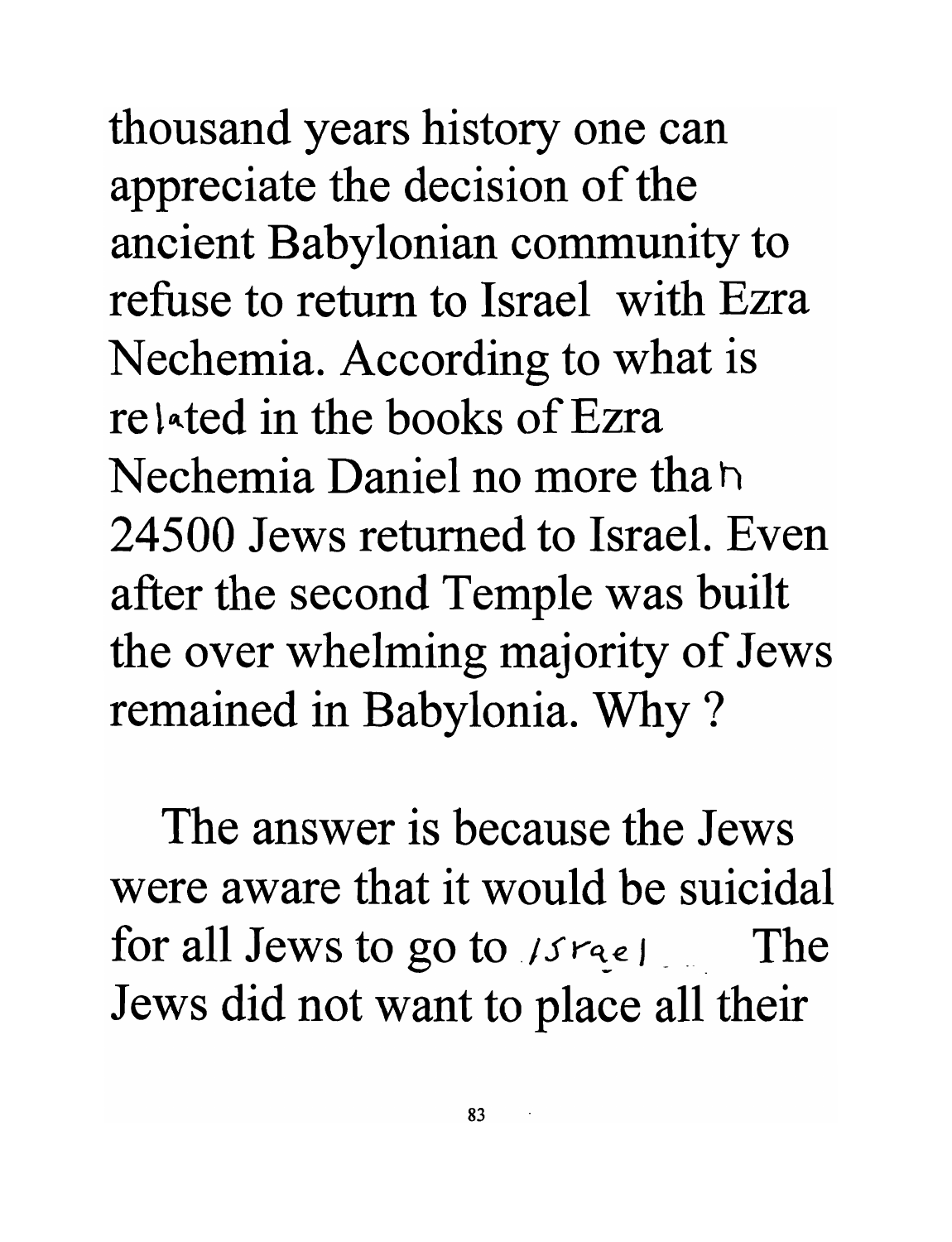eggs in one basket. With the turn of fortunes that was prevalent at that time with empires rising while others were dying the Jews refused to have all Jews remain in place.. A Country or Empire that was friendly to Jews at one time would change rulers the old rulers would be killed or over thrown and new rulers hostile to Jews would gain control. Thus the Jews would have a greater chance for survival if they were spread over the entire world rather than all in one country.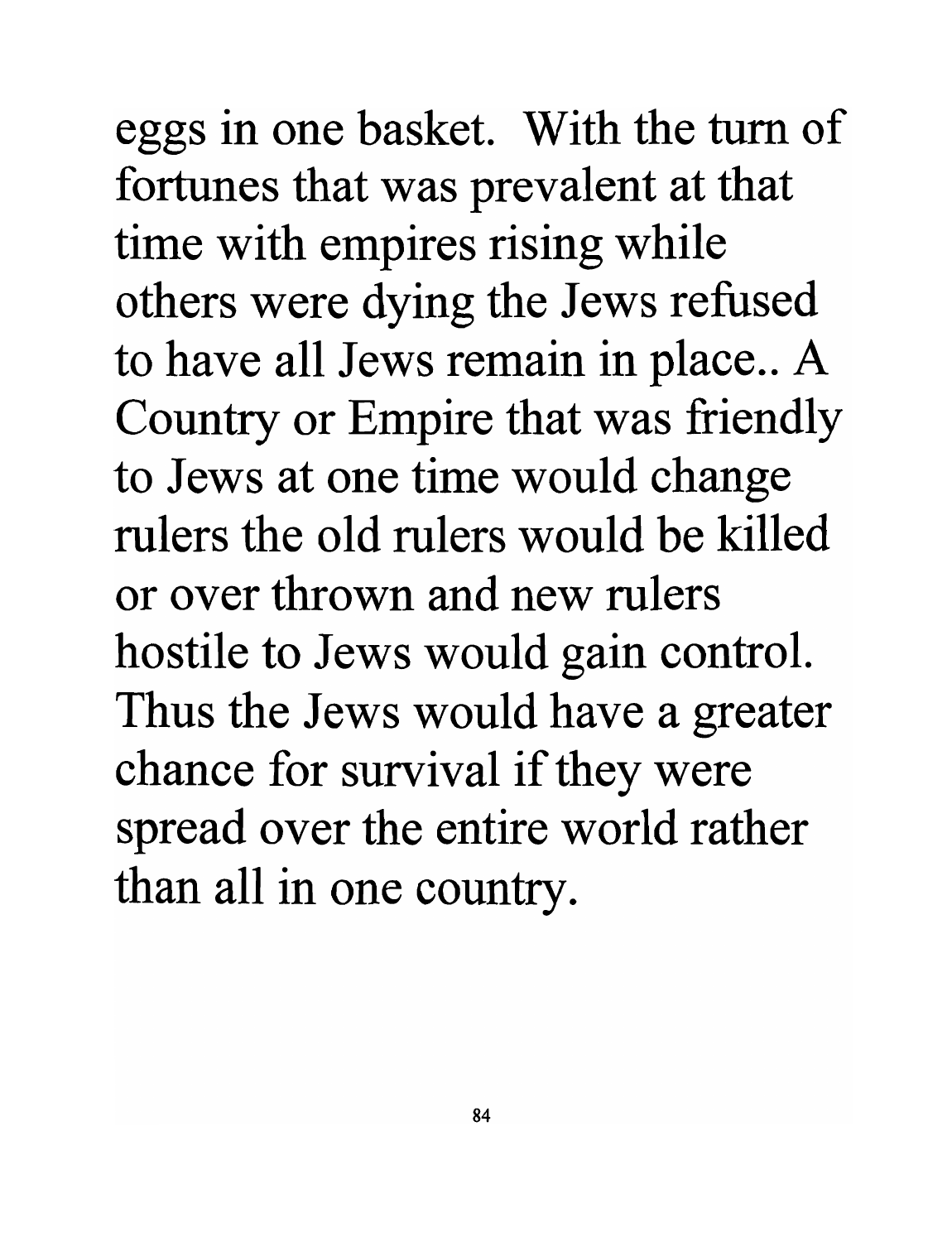The rationale of this policy is best illustrated in the Bible book of Daniel.

Daniel interpreted the emperor Nebuchadnezer's dream as translated by Malbim that the Babylonian empire would be conquered by the Persian Empire. They in tum would fall to the Greeks. The Greeks would fall to the Romans. Daniel even foresaw The Egyptian queen Cleopatra with Anthony He foresaw the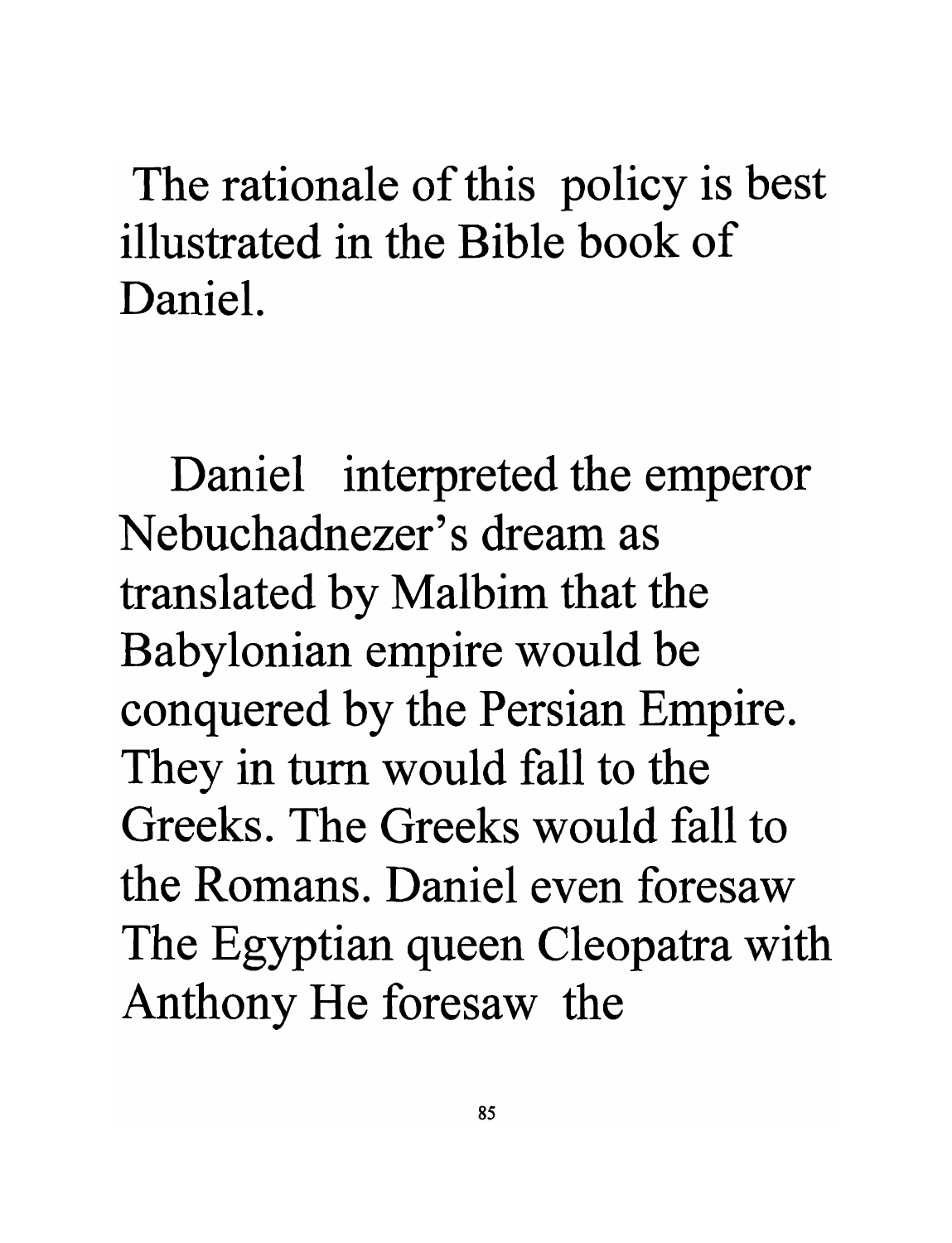destruction of the second Temple by the Romans.

Thus the Jews saw that their best chance for survival would be to be dispersed over the four comers of the world.

On one hand the Jews under the Maccabees fought sacrificed their lives against the Greeks and gained independence for 200 years. This is celebrated at Chanukah.

However their independence was cut short by the entry of Rome in 66 BCE.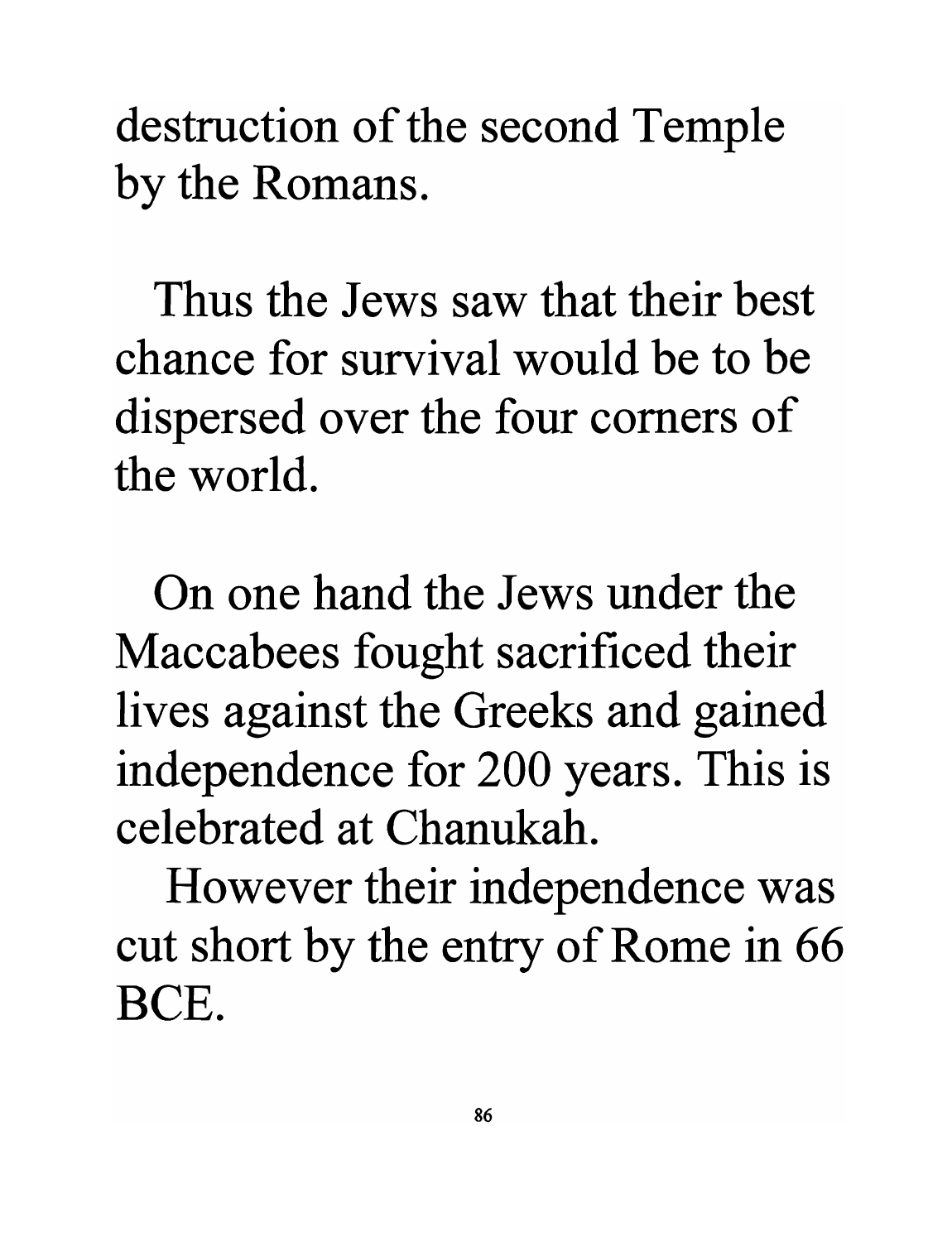IN 70 ACE the Jews revolted against Rome. It was suicidal.

The RABBIS OF THE Talmud led by Rav Yochenon Benzakai reached an accommodation with the Romans. They agreed to surrnder and Rome promised to ensure their safety and guarantee the safety and support of the schools of Talmud studies.

Other Jews followed their example or on their  $e \times n$  reached the same conclusion. Josephus a commander in the north of Israel surrendered and was not harmed. After t- ne war